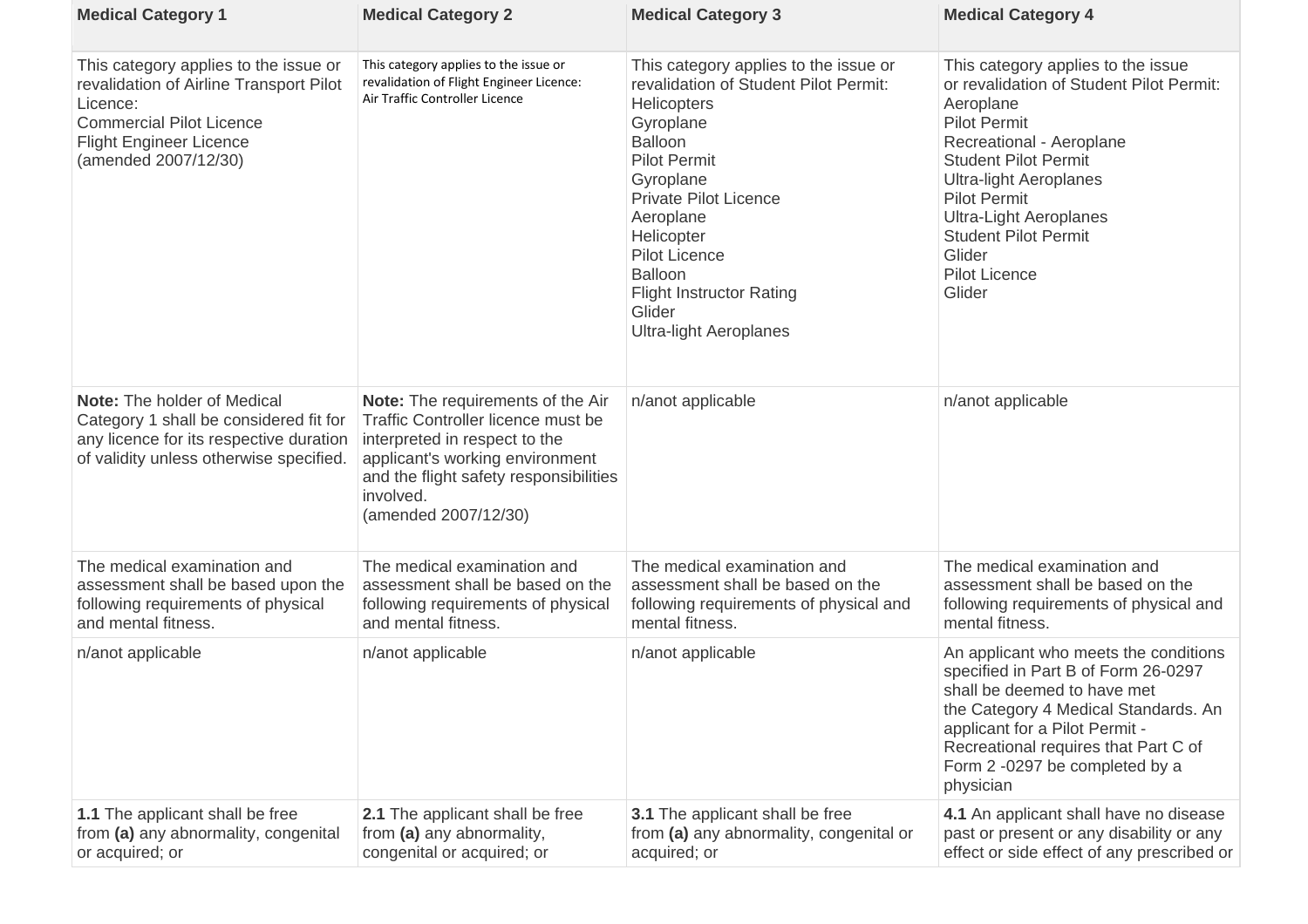| <b>Medical Category 1</b>                                                                                                                                                                                                                                                                                                                                                                                                                                                                                                                                                                                                                                                         | <b>Medical Category 2</b>                                                                                                                                                                                                                                                                                                                                                                                                                                                      | <b>Medical Category 3</b>                                                                                                                                                                                                                                                                                                                                                                                                                                                      | <b>Medical Category 4</b>                                                                                                                                                                                                                                                                                                                                                                                                |
|-----------------------------------------------------------------------------------------------------------------------------------------------------------------------------------------------------------------------------------------------------------------------------------------------------------------------------------------------------------------------------------------------------------------------------------------------------------------------------------------------------------------------------------------------------------------------------------------------------------------------------------------------------------------------------------|--------------------------------------------------------------------------------------------------------------------------------------------------------------------------------------------------------------------------------------------------------------------------------------------------------------------------------------------------------------------------------------------------------------------------------------------------------------------------------|--------------------------------------------------------------------------------------------------------------------------------------------------------------------------------------------------------------------------------------------------------------------------------------------------------------------------------------------------------------------------------------------------------------------------------------------------------------------------------|--------------------------------------------------------------------------------------------------------------------------------------------------------------------------------------------------------------------------------------------------------------------------------------------------------------------------------------------------------------------------------------------------------------------------|
| (b) any active, latent, acute or chronic<br>disability; or<br>(c) any wound, injury or sequelae<br>from operation<br>(d) any effect or side effect of any<br>prescribed or non-prescribed<br>therapeutic medication taken.<br>(amended 1999/03/01)<br>such as would entail a degree of<br>functional incapacity which accredited<br>medical conclusion indicates would<br>interfere with the safe operation of an<br>aircraft at any altitude throughout a<br>prolonged or difficult flight, or may<br>reasonably be expected within the<br>period of validity of the licence to<br>make the applicant unfit to exercise<br>the privileges of the licence applied<br>for or held. | (b) any active, latent, acute or<br>chronic disability; or<br>(c) any wound, injury or sequelae<br>from operation<br>(d) any effect or side effect of any<br>prescribed or non-prescribed<br>therapeutic medication taken.<br>(amended 1999/03/01)<br>such as would entail a degree of<br>functional incapacity which<br>accredited medical conclusion<br>indicates would interfere with<br>reliable performance of duties<br>within the period of validity of the<br>licence. | (b) any active, latent, acute or chronic<br>disability; or<br>(c) any wound, injury or sequelae from<br>operation<br>(d) any effect or side effect of any<br>prescribed or non-prescribed therapeutic<br>medication taken.<br>(amended 1999/03/01)<br>such as would entail a degree of<br>functional incapacity which accredited<br>medical conclusion indicates would<br>interfere with the safe operation of an<br>aircraft during the period of validity of the<br>licence. | non-prescribed therapeutic medication<br>taken. which is likely to interfere with<br>the safe operation of an aircraft during<br>the period of validity of the licence.<br>(amended 1999/03/01)                                                                                                                                                                                                                          |
| <b>1.2</b> The applicant shall not suffer from<br>any disease or disability which may<br>render the applicant liable to become<br>unable to operate an aircraft safely.                                                                                                                                                                                                                                                                                                                                                                                                                                                                                                           | <b>2.2</b> The applicant shall not suffer<br>from any disease or disability which<br>may render the applicant liable to a<br>sudden or insidious degradation of<br>performance within the period of<br>validity of the licence.                                                                                                                                                                                                                                                | <b>3.2</b> The applicant shall not suffer from<br>any disease or disability which may<br>render the applicant liable to become<br>unable to handle an aircraft safely.                                                                                                                                                                                                                                                                                                         | 4.2 Not allocated.                                                                                                                                                                                                                                                                                                                                                                                                       |
| <b>Nervous System</b>                                                                                                                                                                                                                                                                                                                                                                                                                                                                                                                                                                                                                                                             |                                                                                                                                                                                                                                                                                                                                                                                                                                                                                |                                                                                                                                                                                                                                                                                                                                                                                                                                                                                |                                                                                                                                                                                                                                                                                                                                                                                                                          |
| <b>1.3</b> The applicant shall have no<br>established medical history or clinical<br>diagnosis which, according to<br>accredited medical conclusion, would<br>render the applicant unable to<br>exercise safely the privileges of the<br>permit, licence or rating applied for or<br>held, as follows: (a) psychosis or<br>established neurosis;<br>(b) alcohol or chemical dependence<br>or abuse;                                                                                                                                                                                                                                                                               | <b>2.3</b> The applicant shall have no<br>established medical history or<br>clinical diagnosis which, according<br>to accredited medical conclusion,<br>would render the applicant unable<br>to exercise safely the privileges of<br>the licence or rating applied for or<br>held, as follows: (a) psychosis or<br>established neurosis;<br>(b) alcohol or chemical<br>dependence or abuse;                                                                                    | <b>3.3</b> The applicant shall have no<br>established medical history or clinical<br>diagnosis which, according to accredited<br>medical conclusion, would render the<br>applicant unable to exercise safely the<br>privileges of the permit or licence applied<br>for or held, as follows: (a) psychosis or<br>established neurosis;<br>(b) alcohol or chemical dependence or<br>abuse;<br>(c) a personality or behaviour disorder                                            | 4.3 An applicant shall have no medical<br>history or clinical diagnosis likely to<br>interfere with the safe operation of an<br>aircraft as follows: (a) a convulsive<br>disorder, fits, recurrent fainting, severe<br>head injury, post traumatic syndrome,<br>severe headaches or migraines;<br>(b) psychiatric illness;<br>(c) alcohol or chemical dependence or<br>abuse;<br>(d) a personality or behaviour disorder |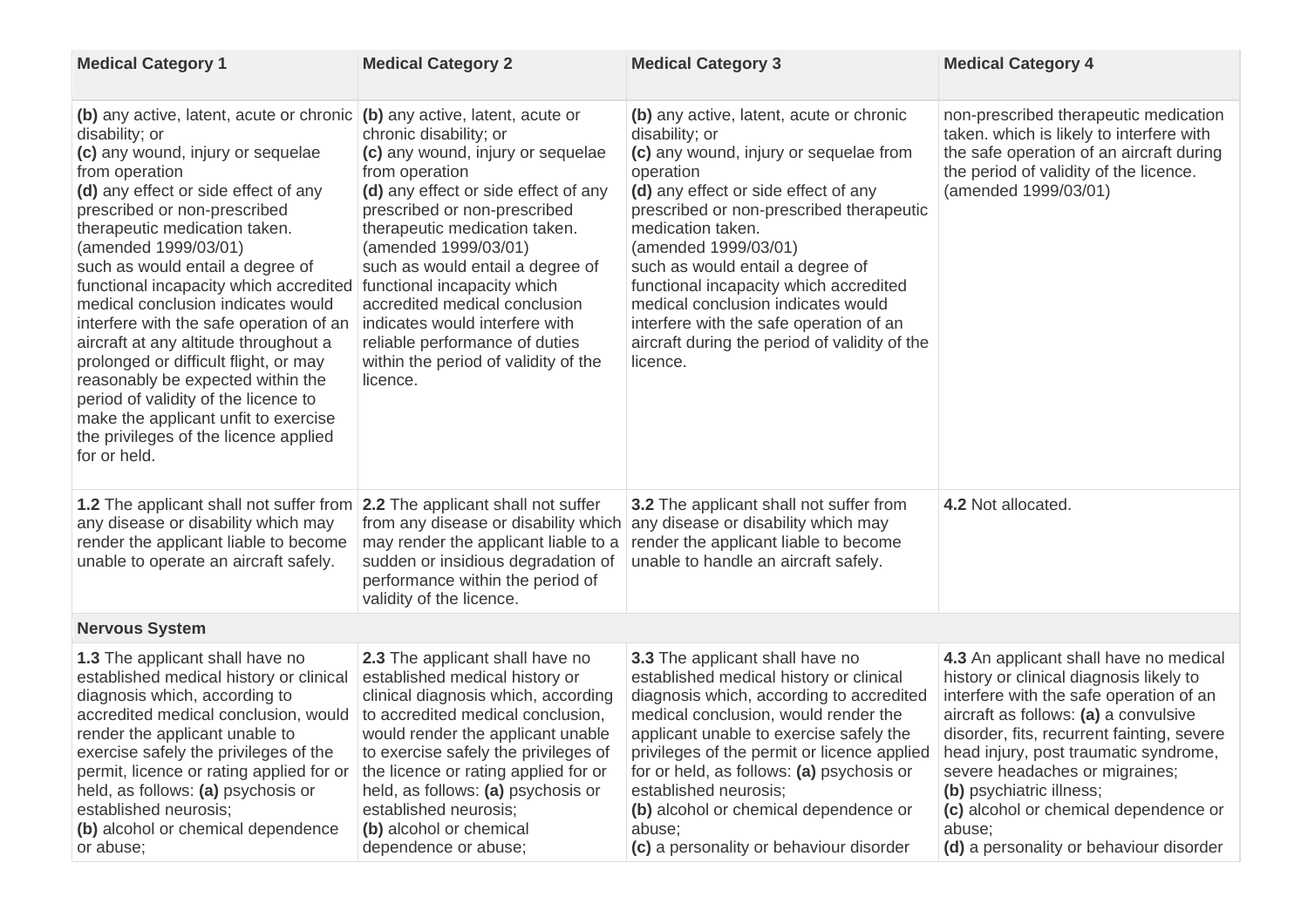| <b>Medical Category 1</b>                                                                                                                                                                                                                                                                                                                                                                                                                                                                                                                                                                                                                                                      | <b>Medical Category 2</b>                                                                                                                                                                                                                                                                                                                                                                                                                                                                                                                                                                                                                             | <b>Medical Category 3</b>                                                                                                                                                                                                                                                                                                                                                                                                                                                                                                                                                                                                                                                                                                                                                        | <b>Medical Category 4</b>                                                                                                                                                                                                                                                                                                                                                 |
|--------------------------------------------------------------------------------------------------------------------------------------------------------------------------------------------------------------------------------------------------------------------------------------------------------------------------------------------------------------------------------------------------------------------------------------------------------------------------------------------------------------------------------------------------------------------------------------------------------------------------------------------------------------------------------|-------------------------------------------------------------------------------------------------------------------------------------------------------------------------------------------------------------------------------------------------------------------------------------------------------------------------------------------------------------------------------------------------------------------------------------------------------------------------------------------------------------------------------------------------------------------------------------------------------------------------------------------------------|----------------------------------------------------------------------------------------------------------------------------------------------------------------------------------------------------------------------------------------------------------------------------------------------------------------------------------------------------------------------------------------------------------------------------------------------------------------------------------------------------------------------------------------------------------------------------------------------------------------------------------------------------------------------------------------------------------------------------------------------------------------------------------|---------------------------------------------------------------------------------------------------------------------------------------------------------------------------------------------------------------------------------------------------------------------------------------------------------------------------------------------------------------------------|
| (c) a personality or behaviour<br>disorder that has resulted in the<br>commission of an overt act;<br>(d) other significant mental<br>abnormality                                                                                                                                                                                                                                                                                                                                                                                                                                                                                                                              | (c) a personality or behaviour<br>disorder that has resulted in the<br>commission of an overt act;<br>(d) other significant mental<br>abnormality.                                                                                                                                                                                                                                                                                                                                                                                                                                                                                                    | that has resulted in the commission of an<br>overt act;<br>(d) other significant mental abnormality.<br><b>Note:</b> An applicant providing<br>documented proof of recovery from<br>alcohol or chemical dependence or<br>abuse may be considered fit.                                                                                                                                                                                                                                                                                                                                                                                                                                                                                                                            | that has resulted in the commission of<br>an overt act;                                                                                                                                                                                                                                                                                                                   |
| <b>1.4</b> The applicant shall have no<br>established medical history or clinical<br>diagnosis of any of the<br>following: (a) a progressive or non-<br>progressive disease of the nervous<br>system, the effects of which,<br>according to accredited medical<br>conclusion, are likely to interfere with<br>the safe operation of an aircraft;<br>(b) a convulsive disorder;<br>(c) any disturbance of consciousness<br>without satisfactory medical<br>explanation of cause;<br>(d) any history of serious head injury<br>the effects of which, according to the<br>accredited medical conclusion, are<br>likely to interfere with the safe<br>operation of an aircraft 2.4 | 2.4 The applicant shall have no<br>established medical history or<br>clinical diagnosis of any of the<br>following: (a) a progressive or non-<br>progressive disease of the nervous<br>system, the effects of which,<br>according to accredited medical<br>conclusion, is likely to interfere with<br>the reliable performance of duties;<br>(b) a convulsive disorder;<br>(c) any disturbance of<br>consciousness without satisfactory<br>medical explanation of cause;<br>(d) any history of head injury the<br>effects of which, according to<br>accredited medical conclusion, are<br>likely to interfere with reliable<br>performance of duties. | <b>3.4</b> The applicant shall have no<br>established medical history or clinical<br>diagnosis of any of the following: (a) a<br>progressive or non-progressive disease<br>of the nervous system, the effects of<br>which, according to accredited medical<br>conclusion, are likely to interfere with the<br>safe operation of an aircraft during the<br>period of validity of the licence;<br>(b) a convulsive disorder;<br>(c) any disturbance of consciousness,<br>without satisfactory medical explanation,<br>which is likely to interfere with the safe<br>operation of an aircraft.<br>(d) any history of serious head injury the<br>effects of which, according to accredited<br>medical conclusion, are likely to interfere<br>with the safe operation of an aircraft. | 4.4 Not allocated.                                                                                                                                                                                                                                                                                                                                                        |
| <b>Cardio-vascular System</b>                                                                                                                                                                                                                                                                                                                                                                                                                                                                                                                                                                                                                                                  |                                                                                                                                                                                                                                                                                                                                                                                                                                                                                                                                                                                                                                                       |                                                                                                                                                                                                                                                                                                                                                                                                                                                                                                                                                                                                                                                                                                                                                                                  |                                                                                                                                                                                                                                                                                                                                                                           |
| <b>1.5</b> The applicant shall not possess<br>any abnormality of the heart,<br>congenital or acquired, which is likely<br>to interfere with the safe operation of<br>an aircraft.                                                                                                                                                                                                                                                                                                                                                                                                                                                                                              | 2.5 The applicant shall not possess<br>any abnormality of the heart,<br>congenital or acquired which is<br>likely to be the cause of<br>incapacitation during the period of<br>validity of the licence.                                                                                                                                                                                                                                                                                                                                                                                                                                               | <b>3.5</b> The applicant shall not possess any<br>abnormality of the heart, congenital or<br>acquired, which is likely to interfere with<br>the safe operation of an aircraft.                                                                                                                                                                                                                                                                                                                                                                                                                                                                                                                                                                                                   | 4.5 The applicant shall have no current<br>cardiovascular conditions likely to<br>interfere with the safe operation of an<br>aircraft. Note: An applicant indicated by<br>accredited medical conclusion to have<br>made a satisfactory recovery from<br>myocardial infarction, coronary artery<br>bypass or whose hypertension is<br>controlled by acceptable medications |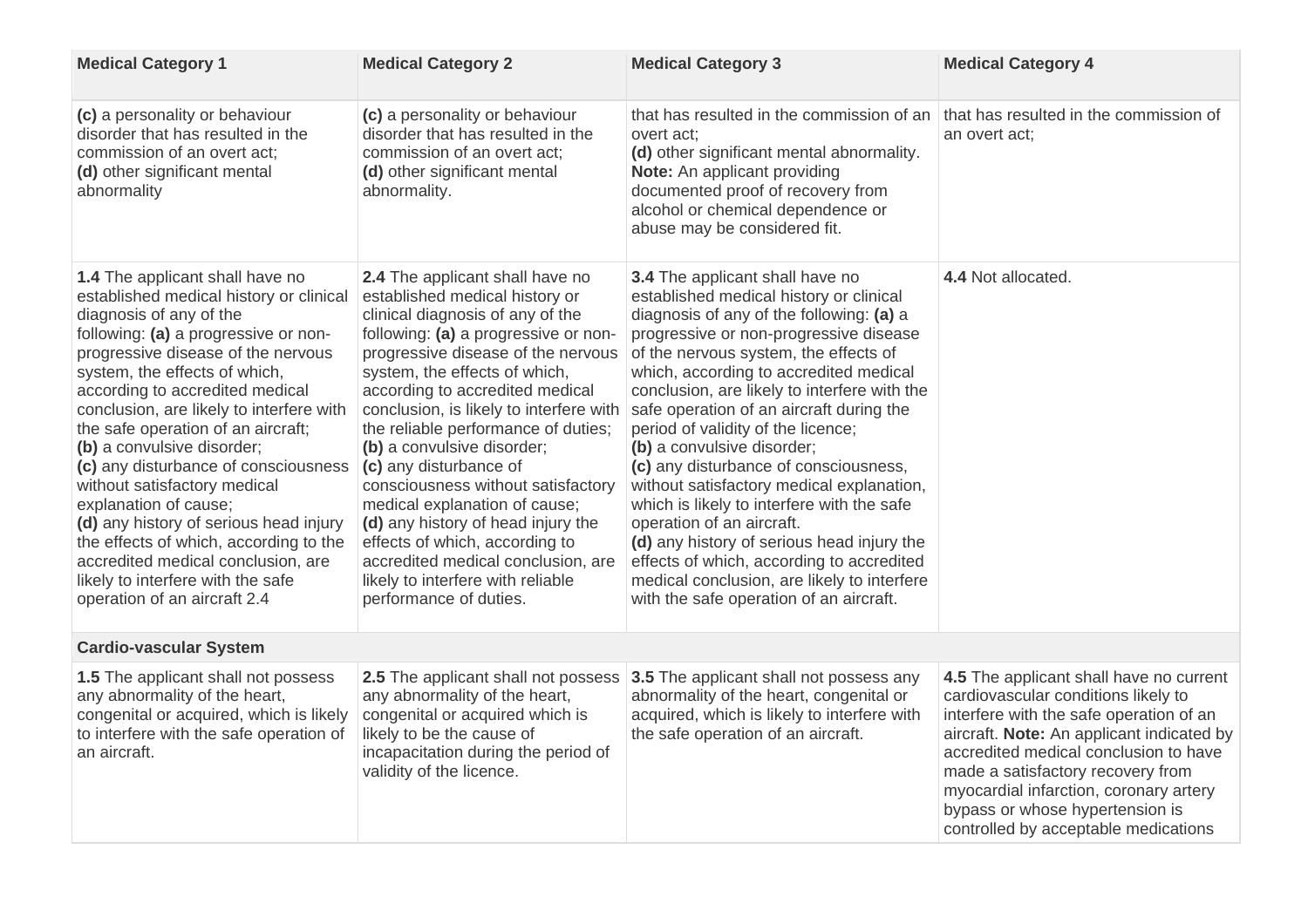| <b>Medical Category 1</b>                                                                                                                                                                                                                                                                                                                         | <b>Medical Category 2</b>                                                                                                                                                                                                                                                                                                                      | <b>Medical Category 3</b>                                                                                                                                                                                                                                                                                                                                                                                                                                                           | <b>Medical Category 4</b>                                                                                                                                                                                                                                                                                                                                                                                                                                                                                                                   |
|---------------------------------------------------------------------------------------------------------------------------------------------------------------------------------------------------------------------------------------------------------------------------------------------------------------------------------------------------|------------------------------------------------------------------------------------------------------------------------------------------------------------------------------------------------------------------------------------------------------------------------------------------------------------------------------------------------|-------------------------------------------------------------------------------------------------------------------------------------------------------------------------------------------------------------------------------------------------------------------------------------------------------------------------------------------------------------------------------------------------------------------------------------------------------------------------------------|---------------------------------------------------------------------------------------------------------------------------------------------------------------------------------------------------------------------------------------------------------------------------------------------------------------------------------------------------------------------------------------------------------------------------------------------------------------------------------------------------------------------------------------------|
|                                                                                                                                                                                                                                                                                                                                                   |                                                                                                                                                                                                                                                                                                                                                |                                                                                                                                                                                                                                                                                                                                                                                                                                                                                     | shall be considered fit.                                                                                                                                                                                                                                                                                                                                                                                                                                                                                                                    |
| <b>1.6</b> An established medical history or<br>clinical diagnosis of (a) myocardial<br>infarction; or<br>(b) myocardial ischemia, overt or<br>silent, or other evidence of coronary<br>artery disease, considered by<br>accredited medical conclusion to<br>potentially predispose to an<br>incapacitating event, shall be<br>assessed unfit.    | <b>2.6</b> An established medical history<br>or clinical diagnosis<br>of (a) myocardial infarction; or<br>(b) myocardial ischemia, overt or<br>silent, or other evidence of<br>coronary artery disease,<br>considered by accredited medical<br>conclusion to potentially<br>predispose to an incapacitating<br>event, shall be assessed unfit. | <b>3.6</b> An established medical history or<br>clinical diagnosis of (a) myocardial<br>infarction; or<br>(b) myocardial ischemia, overt or silent,<br>or other evidence of coronary artery<br>disease considered by accredited<br>medical conclusion to potentially<br>predispose to an incapacitating event<br>shall be assessed unfit.                                                                                                                                           | 4.6 Not allocated.                                                                                                                                                                                                                                                                                                                                                                                                                                                                                                                          |
| 1.7 Routine electro-cardiography<br>shall form part of the heart<br>examination of an applicant (a) for<br>the first issue of a Medical Certificate;<br>(b) within the two years preceding the<br>examination between ages 30 years<br>and 40 years; and<br>(c) within the 12 months preceding<br>the examination after age 40.                   | 2.7 Routine electro-cardiography<br>shall form part of the heart<br>examination of an applicant (a) for<br>the first issue of a Medical<br>Certificate;<br>(b) within the two years preceding<br>the examination between<br>ages 30 years and 40 years; and<br>(c) within the 12 months preceding<br>the examination after age 40.             | <b>3.7</b> Routine electro-cardiography shall<br>form part of the heart examination of an<br>applicant (a) at the first examination after<br>the applicant has attained the age of forty<br>years; and<br>(b) subsequently within the four years<br>preceding the examination.<br>(amended 2005/06/01)<br><b>Note:</b> To avoid possible inconvenience<br>at a later date all applicants under the<br>age of 40 are encouraged to submit a<br>routine ECG upon initial application. | 4.7 Routine electro-cardiography shall<br>form part of the heart examination of an<br>applicant for a Pilot Permit -<br>Recreational (a) at the first examination<br>after the applicant has attained the age<br>of forty years;<br>(b) at the first examination after the<br>applicant has attained the age<br>of fifty years; and<br>(c) subsequently within the four years<br>preceding the examination.<br>(amended 2005/06/01)<br><b>Note:</b> The ECG tracing is not required<br>to be submitted with the medical<br>declaration form |
| <b>1.8</b> The systolic and diastolic blood<br>pressure shall be within normal<br>limits. Note: The use of drugs for<br>control of high blood pressure is<br>disqualifying except for those drugs,<br>the use of which according to<br>accredited medical conclusion, can<br>be adequately tolerated by the<br>applicant, are compatible with the | 2.8 The systolic and diastolic blood<br>pressure shall be within normal<br>limits. Note: The use of drugs for<br>control of high blood pressure is<br>disqualifying except for those<br>drugs, the use of which, according<br>to accredited medical conclusion,<br>can be adequately tolerated by the<br>applicant and are comparable with     | <b>3.8</b> The systolic and diastolic blood<br>pressure shall be within normal<br>limits. Note: The use of drugs for control<br>of high blood pressure is disqualifying<br>except for those drugs, the use of which<br>according to accredited medical<br>conclusion, can be adequately tolerated<br>by the applicant, are compatible with the<br>safe performance of duties and can be                                                                                             | <b>4.8</b> Medications used for the control of<br>high blood pressure shall be approved<br>by the Civil Aviation Medicine Division<br>Medical Staff where the medication will<br>not interfere with the safe operation of<br>an aircraft.                                                                                                                                                                                                                                                                                                   |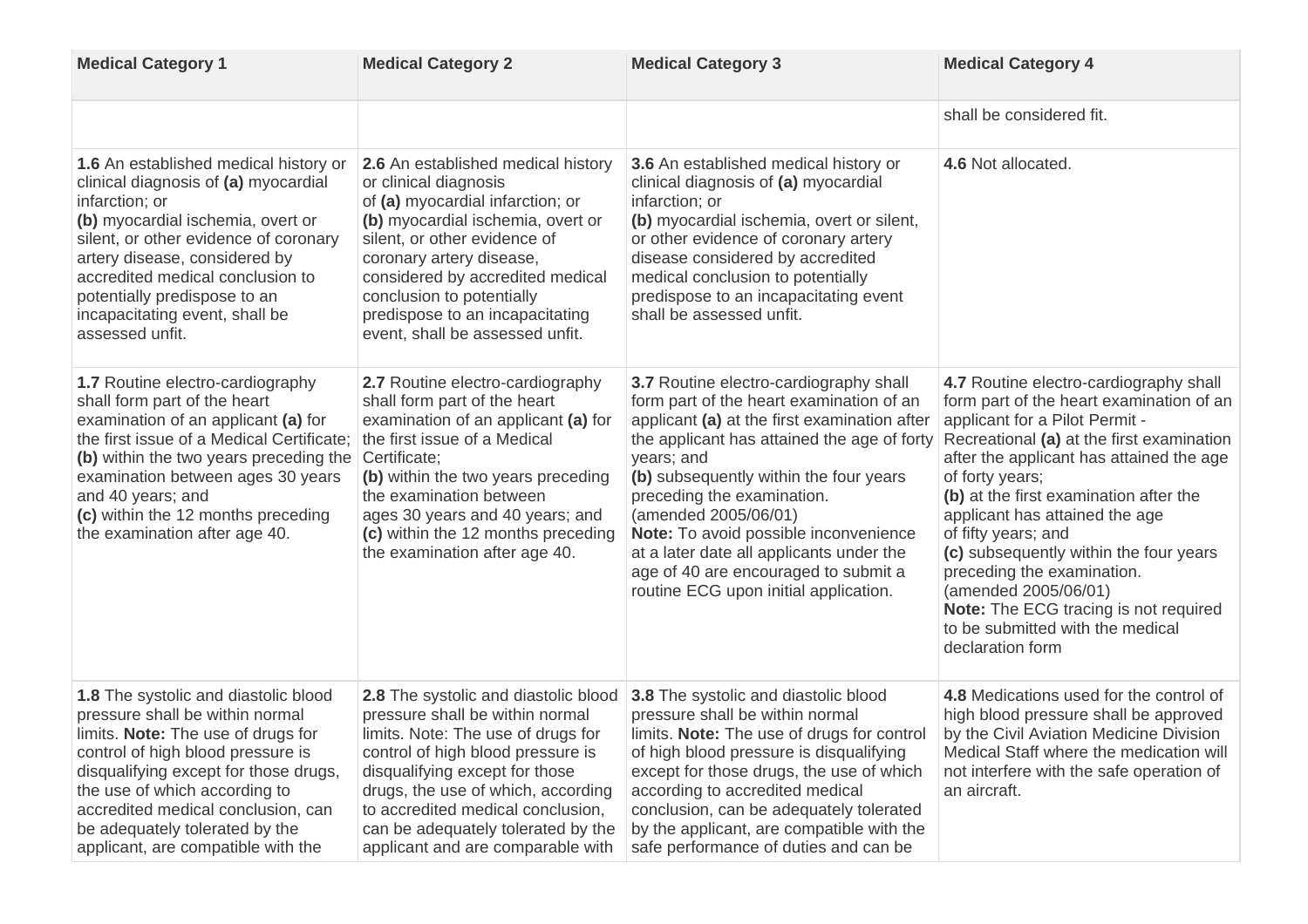| <b>Medical Category 1</b>                                                                                                                                                                                                                                                                                                                                                            | <b>Medical Category 2</b>                                                                                                                                                                                                                                                                                                                                                                | <b>Medical Category 3</b>                                                                                                                                                                              | <b>Medical Category 4</b>                                                                                                                                 |
|--------------------------------------------------------------------------------------------------------------------------------------------------------------------------------------------------------------------------------------------------------------------------------------------------------------------------------------------------------------------------------------|------------------------------------------------------------------------------------------------------------------------------------------------------------------------------------------------------------------------------------------------------------------------------------------------------------------------------------------------------------------------------------------|--------------------------------------------------------------------------------------------------------------------------------------------------------------------------------------------------------|-----------------------------------------------------------------------------------------------------------------------------------------------------------|
| safe performance of duties and can<br>be closely monitored by the aviation<br>medical examiner or a physician in<br>communication with the Civil Aviation<br><b>Medicine Division Medical Staff.</b><br>(2) When initiating a new treatment<br>for hypertension, the applicant shall<br>not exercise the privileges of the<br>licence until the new medication is<br>well tolerated. | the safe performance of duties.<br>(2) When initiating a new treatment<br>for hypertension, the applicant shall<br>not exercise the privileges of the<br>licence until the new medication is<br>well tolerated.                                                                                                                                                                          | closely monitored by the aviation medical<br>examiner or a physician in<br>communication with the Civil Aviation<br><b>Medicine Division Medical Staff.</b>                                            |                                                                                                                                                           |
| <b>1.9</b> There shall be no functional or<br>structural abnormality of the<br>peripheral vascular system which<br>accredited medical conclusion<br>indicates could affect safe<br>performance of duties.                                                                                                                                                                            | 2.9 There shall be no functional or<br>structural abnormality of the<br>peripheral vascular system which<br>accredited medical conclusion<br>indicates could affect safe<br>performance of duties.                                                                                                                                                                                       | <b>3.9</b> There shall be no functional or<br>structural abnormality of the peripheral<br>vascular system which accredited<br>medical conclusion indicates could affect<br>safe performance of duties. | 4.9 Not allocated.                                                                                                                                        |
| <b>Respiratory System</b>                                                                                                                                                                                                                                                                                                                                                            |                                                                                                                                                                                                                                                                                                                                                                                          |                                                                                                                                                                                                        |                                                                                                                                                           |
| <b>1.10</b> There shall be no significant<br>disability or progressive disease of<br>the lungs, pleura or mediastinum.                                                                                                                                                                                                                                                               | <b>2.10</b> There shall be no significant<br>disability or progressive disease of<br>the lungs, pleura or mediastinum.<br>Radiography shall form a part of<br>the initial medical examination in all<br>doubtful clinical cases.                                                                                                                                                         | 3.10 There shall be no significant<br>disability or progressive disease of the<br>lungs, pleura or mediastinum.                                                                                        | 4.10 An applicant shall not suffer from<br>any acute or chronic respiratory<br>condition which might interfere with the<br>safe operation of an aircraft. |
| <b>1.11</b> Any extensive mutilation of the<br>chest wall with collapse of the<br>thoracic cage and sequelae of<br>surgical procedures resulting in<br>decreased respiratory efficiency at<br>altitude shall be assessed as unfit for<br>flight duties.                                                                                                                              | <b>2.11</b> Any extensive mutilation of<br>the chest wall with collapse of the<br>thoracic cage and sequelae of<br>surgical procedures resulting in<br>decreased respiratory efficiency at<br>altitude shall be assessed as unfit<br>for flight duties. Air Traffic<br>Controllers shall have a respiratory<br>efficiency within the normal range<br>for the conditions described above. | <b>3.11 Not allocated</b>                                                                                                                                                                              | 4.11 Not allocated                                                                                                                                        |
| <b>1.12 Cases of chronic obstructive</b><br>pulmonary disease shall be assessed<br>as unfit only if the condition is                                                                                                                                                                                                                                                                 | <b>2.12 Cases of chronic obstructive</b><br>pulmonary disease shall be                                                                                                                                                                                                                                                                                                                   | 3.12 Not allocated.                                                                                                                                                                                    | 4.12 Not allocated                                                                                                                                        |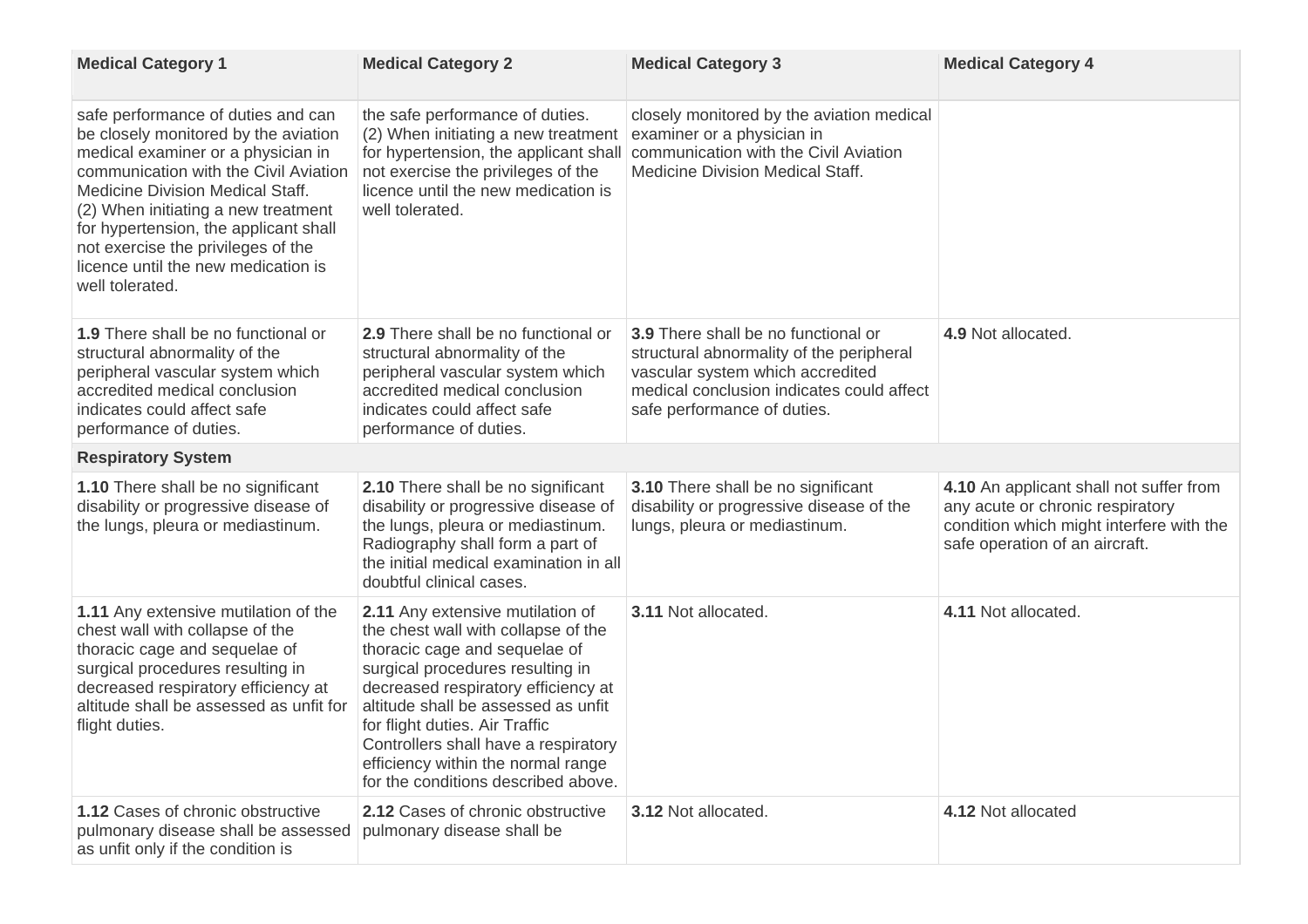| <b>Medical Category 1</b>                                                                                                                                                                                                                                                                                                                                                                                                                                                                                                                                                            | <b>Medical Category 2</b>                                                                                                                                                                                                                                                                                                               | <b>Medical Category 3</b>                                                                                                                                                                                                                                                                                 | <b>Medical Category 4</b> |
|--------------------------------------------------------------------------------------------------------------------------------------------------------------------------------------------------------------------------------------------------------------------------------------------------------------------------------------------------------------------------------------------------------------------------------------------------------------------------------------------------------------------------------------------------------------------------------------|-----------------------------------------------------------------------------------------------------------------------------------------------------------------------------------------------------------------------------------------------------------------------------------------------------------------------------------------|-----------------------------------------------------------------------------------------------------------------------------------------------------------------------------------------------------------------------------------------------------------------------------------------------------------|---------------------------|
| causing obvious symptoms on<br>moderate exercise and could lead to<br>impairment at altitude.                                                                                                                                                                                                                                                                                                                                                                                                                                                                                        | assessed as unfit if the condition is<br>causing symptoms.                                                                                                                                                                                                                                                                              |                                                                                                                                                                                                                                                                                                           |                           |
| <b>1.13 Cases of active pulmonary</b><br>tuberculosis shall be assessed as<br>unfit. Cases of quiescent or healed<br>lesions which are known to be<br>tuberculous, or are presumably<br>tuberculous in origin, shall be<br>assessed as fit if not liable to cause<br>incapacitation in the air.                                                                                                                                                                                                                                                                                      | 2.13 Cases of active pulmonary<br>tuberculosis, duly diagnosed, shall<br>be assessed as unfit. Cases of<br>quiescent or healed lesions which<br>are known to be tuberculous, or are<br>presumably tuberculous in origin,<br>shall be assessed as fit if the<br>condition is not liable to affect the<br>reliable performance of duties. | 3.13 Cases of active pulmonary<br>tuberculosis, duly diagnosed, shall be<br>assessed as unfit. Cases of quiescent or<br>healed lesions which are known to be<br>tuberculous, or are presumably<br>tuberculous in origin, shall be assessed<br>as fit if not liable to cause incapacitation<br>in the air. | 4.13 Not allocated        |
| <b>Gastro-intestinal System</b>                                                                                                                                                                                                                                                                                                                                                                                                                                                                                                                                                      |                                                                                                                                                                                                                                                                                                                                         |                                                                                                                                                                                                                                                                                                           |                           |
| <b>1.14</b> There shall be no disease of the<br>gastrointestinal tract which accredited<br>medical conclusion indicates could<br>affect safe performance of duties.                                                                                                                                                                                                                                                                                                                                                                                                                  | 2.14 There shall be no disease of<br>the gastrointestinal tract which<br>accredited medical conclusion<br>indicates could affect safe<br>performance of duties.                                                                                                                                                                         | 3.14 There shall be no disease of the<br>gastrointestinal tract which accredited<br>medical conclusion indicates could affect<br>safe performance of duties.                                                                                                                                              | 4.14 Not allocated        |
| <b>1.15</b> The applicant shall be free from<br>any hernia that might give rise to<br>incapacitating symptoms in flight.                                                                                                                                                                                                                                                                                                                                                                                                                                                             | <b>2.15</b> The applicant shall be free<br>from any hernia that is likely to give<br>rise to incapacitating symptoms<br>while exercising the privileges of<br>the licence.                                                                                                                                                              | <b>3.15</b> The applicant shall be free from<br>inguinal, hiatal or other hernia that might<br>give rise to sudden incapacitation in<br>flight.                                                                                                                                                           | 4.15 Not allocated        |
| 1.16 Any sequelae of disease,<br>medication or surgical intervention on<br>any part of the digestive tract and its<br>adnexa, likely to cause incapacitation<br>in flight, in particular any obstructions<br>due to stricture or compression, shall<br>be assessed as unfit. <b>Note:</b> An<br>applicant who has undergone a major<br>surgical operation on the biliary<br>passages or the digestive tract or its<br>adnexae, involving a total or partial<br>excision or a diversion of any of these<br>organs shall be assessed as unfit<br>until such time as accredited medical | 2.16 Any sequelae of disease,<br>medication or surgical intervention<br>on any part of the digestive tract<br>and its adnexa, liable to give rise to<br>incapacitating or distracting<br>symptoms, in particular any<br>obstructions due to stricture or<br>compression, shall be assessed as<br>unfit.                                 | 3.16 Any sequelae of disease,<br>medication or surgical intervention on<br>any part of the digestive tract and its<br>adnexa, and in particular any stricture or<br>compression that might cause sudden<br>incapacitation in flight, shall be assessed<br>as unfit.                                       | 4.16 Not allocated.       |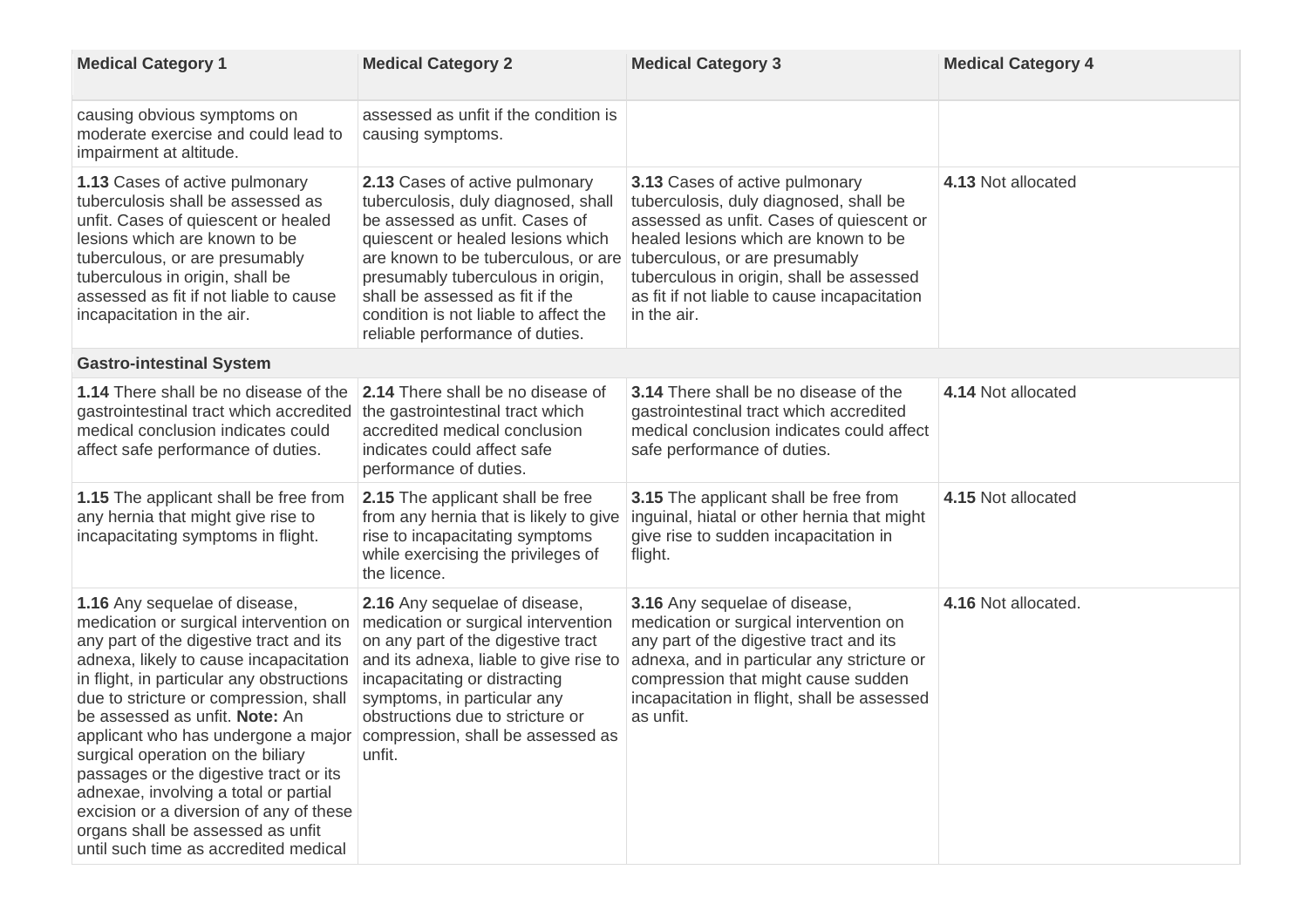| <b>Medical Category 1</b>                                                                                                                                                                                                                                                                                                                                                                  | <b>Medical Category 2</b>                                                                                                                                                                                                                                                                                                                                                   | <b>Medical Category 3</b>                                                                                                                                                                                                                                                                                                                                                        | <b>Medical Category 4</b>                                                                                                                    |
|--------------------------------------------------------------------------------------------------------------------------------------------------------------------------------------------------------------------------------------------------------------------------------------------------------------------------------------------------------------------------------------------|-----------------------------------------------------------------------------------------------------------------------------------------------------------------------------------------------------------------------------------------------------------------------------------------------------------------------------------------------------------------------------|----------------------------------------------------------------------------------------------------------------------------------------------------------------------------------------------------------------------------------------------------------------------------------------------------------------------------------------------------------------------------------|----------------------------------------------------------------------------------------------------------------------------------------------|
| conclusion considers that the effects<br>of the operation are not liable to<br>cause incapacitation in the air.                                                                                                                                                                                                                                                                            |                                                                                                                                                                                                                                                                                                                                                                             |                                                                                                                                                                                                                                                                                                                                                                                  |                                                                                                                                              |
| <b>Other Medical Conditions</b>                                                                                                                                                                                                                                                                                                                                                            |                                                                                                                                                                                                                                                                                                                                                                             |                                                                                                                                                                                                                                                                                                                                                                                  |                                                                                                                                              |
| <b>1.17 Cases of metabolic, nutritional</b><br>or endocrine disorders likely to<br>interfere with the safe operation of an<br>aircraft shall be assessed as unfit.                                                                                                                                                                                                                         | 2.17 Cases of metabolic, nutritional<br>or endocrine disorders likely to<br>interfere with reliable performance<br>of duties shall be assessed as<br>unfit.                                                                                                                                                                                                                 | 3.17 Cases of metabolic, nutritional and<br>endocrine disorders likely to interfere<br>with the safe operation of an aircraft shall<br>be assessed as unfit.                                                                                                                                                                                                                     | 4.17 An applicant shall not suffer from<br>any unstable metabolic disorder likely<br>to interfere with the safe operation of an<br>aircraft. |
| 1.18 Proven cases of diabetes<br>mellitus may be considered fit<br>provided the certain specific control<br>criteria are met. Note: These criteria<br>are outlined in the Health Canada<br>Document "Canadian Guidelines for<br>the Assessment of Medical Fitness in<br>Pilots, Flight Engineers and Air Traffic<br>Controllers with diabetes mellitus<br>1995."                           | 2.18 Proven cases of diabetes<br>mellitus may be considered fit<br>provided the certain specific control<br>criteria are met. Note: These<br>criteria are outlined in the Health<br>Canada Document "Canadian"<br>Guidelines for the Assessment of<br>Medical Fitness in Pilots, Flight<br><b>Engineers and Air Traffic</b><br>Controllers with diabetes mellitus<br>1995." | <b>3.18 Proven cases of diabetes mellitus</b><br>may be considered fit provided the<br>certain specific control criteria are<br>met. Note: These criteria are outlined in<br>the Health Can Document "Canadian"<br>Guidelines for the Assessment of<br><b>Medical Fitness in Pilots, Flight</b><br><b>Engineers and Air Traffic Controllers with</b><br>diabetes mellitus 1995." | 4.18 Not allocated.                                                                                                                          |
| <b>1.19 Not allocated</b>                                                                                                                                                                                                                                                                                                                                                                  | 2.19 Not allocated                                                                                                                                                                                                                                                                                                                                                          | 3.19 Not allocated                                                                                                                                                                                                                                                                                                                                                               | 4.19 Not allocated                                                                                                                           |
| <b>1.20 Not allocated</b>                                                                                                                                                                                                                                                                                                                                                                  | 2.20 Not allocated                                                                                                                                                                                                                                                                                                                                                          | <b>3.20 Not allocated</b>                                                                                                                                                                                                                                                                                                                                                        | 4.20 Not allocated                                                                                                                           |
| <b>Genito-urinary System</b>                                                                                                                                                                                                                                                                                                                                                               |                                                                                                                                                                                                                                                                                                                                                                             |                                                                                                                                                                                                                                                                                                                                                                                  |                                                                                                                                              |
| 1.21 Cases presenting signs of<br>established or progressive organic<br>disease of the kidney or genito-<br>urinary tract shall be assessed as<br>unfit. The urine shall be free of any<br>element considered by the Civil<br><b>Aviation Medical Examiner to be</b><br>pathological. Urinary conditions of a<br>transient nature shall be considered<br>unfit while the condition exists. | 2.21 Not allocated.                                                                                                                                                                                                                                                                                                                                                         | 3.21 Cases of organic disease of the<br>genito-urinary tract likely to affect the<br>safe operation of an aircraft shall be<br>considered unfit. The urine shall be<br>contain no abnormal element indicative<br>of such disease or indicative of any other<br>unassessed general condition.                                                                                     | 4.21 Not allocated.                                                                                                                          |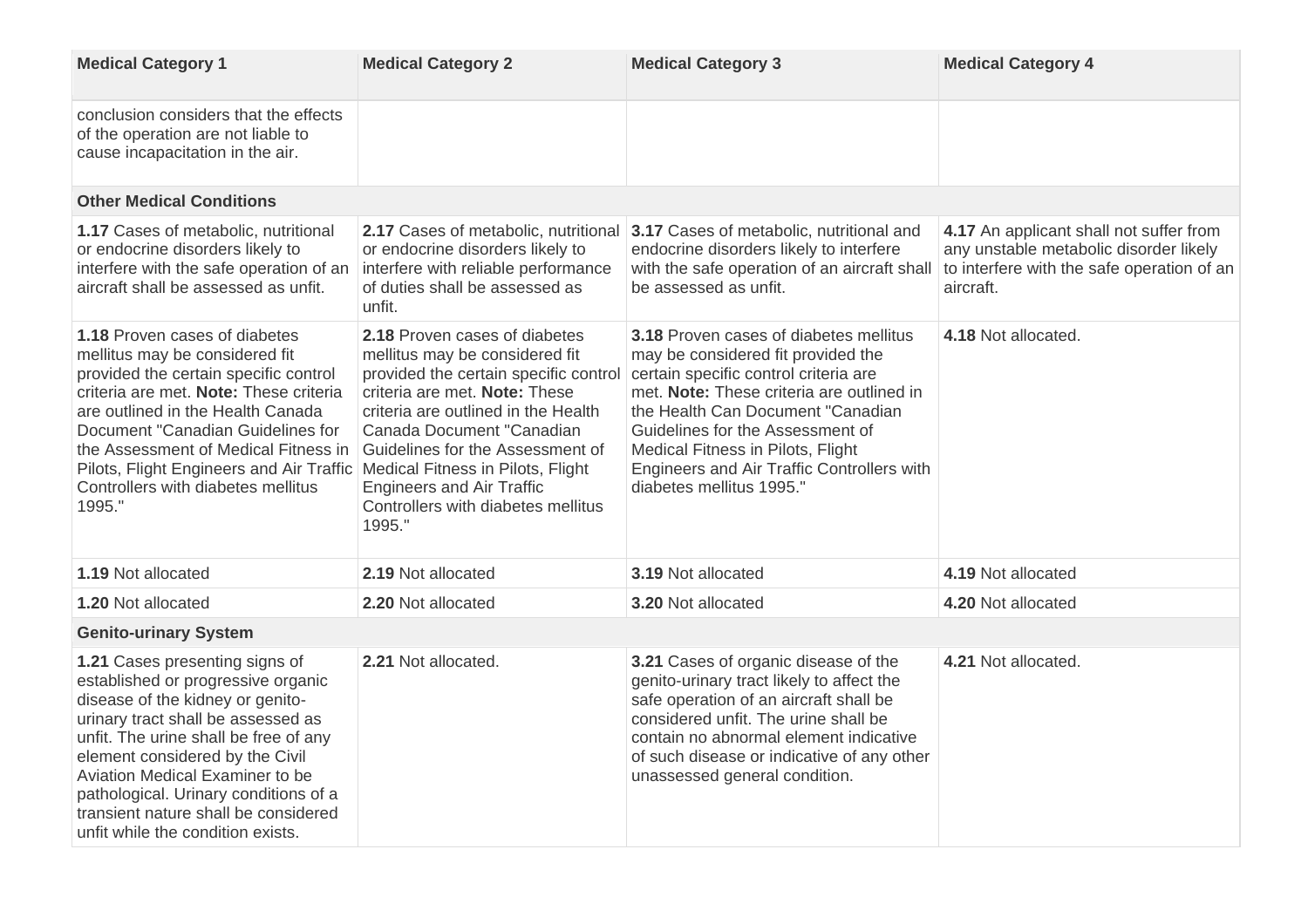| <b>Medical Category 1</b>                                                                                                                                                                                                                                                                                                                                                                                                                                                                                                                                                                                                                                                                                                                                                                                                                                                       | <b>Medical Category 2</b>                                                                                                                                                                                                                                                                                                                                                                                                                                                                                                                                                                                                                                                                                                                                                                                                                                | <b>Medical Category 3</b>                                                                                                                                                                                                                                                                                                                                                                                                                                                                                                                                                                                                                                                                                                                                                                                                                                                                   | <b>Medical Category 4</b>                                             |
|---------------------------------------------------------------------------------------------------------------------------------------------------------------------------------------------------------------------------------------------------------------------------------------------------------------------------------------------------------------------------------------------------------------------------------------------------------------------------------------------------------------------------------------------------------------------------------------------------------------------------------------------------------------------------------------------------------------------------------------------------------------------------------------------------------------------------------------------------------------------------------|----------------------------------------------------------------------------------------------------------------------------------------------------------------------------------------------------------------------------------------------------------------------------------------------------------------------------------------------------------------------------------------------------------------------------------------------------------------------------------------------------------------------------------------------------------------------------------------------------------------------------------------------------------------------------------------------------------------------------------------------------------------------------------------------------------------------------------------------------------|---------------------------------------------------------------------------------------------------------------------------------------------------------------------------------------------------------------------------------------------------------------------------------------------------------------------------------------------------------------------------------------------------------------------------------------------------------------------------------------------------------------------------------------------------------------------------------------------------------------------------------------------------------------------------------------------------------------------------------------------------------------------------------------------------------------------------------------------------------------------------------------------|-----------------------------------------------------------------------|
| <b>1.22</b> Any sequelae of disease,<br>medication or surgical procedures on<br>the kidneys and the urinary tract<br>liable to cause incapacitation, in<br>particular any obstructions due to<br>stricture or calculus obstruction, shall<br>be assessed as unfit unless<br>accredited medical conclusion<br>considers that the condition is not<br>liable to cause incapacitation in the<br>air. Compensated nephrectomy<br>without hypertension or uremia shall<br>be assessed as fit. <b>Note:</b> An<br>applicant who has undergone a major<br>surgical operation on the urinary<br>system, which has involved a total or<br>partial excision or a diversion of any<br>of its organs shall be assessed as<br>unfit until such time as accredited<br>medical conclusion considers that the<br>effects of the operation are not liable<br>to cause incapacitation in the air. | 2.22 Any sequelae of disease,<br>medication or surgical procedures<br>on the kidneys and the urinary tract<br>liable to cause incapacitation, in<br>particular any obstructions due to<br>stricture or calculus obstruction,<br>shall be assessed as unfit unless<br>accredited medical conclusion<br>considers that the condition is not<br>liable to affect the reliable<br>performance of duties.<br>hypertension or uremia shall be<br>assessed as fit. Note: An applicant<br>who has undergone a major<br>surgical operation on the urinary<br>system, which has involved a total<br>or partial excision or a diversion of<br>any of its organs shall be assessed<br>as unfit until such time as<br>accredited medical conclusion<br>considers that the effects of the<br>operation are not liable to affect the<br>reliable performance of duties. | 3.22 Any sequelae of disease,<br>medication or surgical procedures on the<br>kidneys and the urinary tract liable to<br>cause incapacitation, in particular any<br>obstructions due to stricture or calculus<br>obstruction, shall be assessed as unfit<br>unless accredited medical conclusion<br>considers that the condition is not liable<br>to cause incapacitation in the air.<br>Compensated nephrectomy without<br>hypertension or uremia shall be<br>Compensated nephrectomy without assessed as fit. Note: An applicant who<br>has undergone a major surgical<br>operation on the urinary system, which<br>has involved a total or partial excision or<br>a diversion of any of its organs shall be<br>assessed as unfit until such time as<br>accredited medical conclusion considers<br>that the effects of the operation are not<br>liable to cause incapacitation in the air. | 4.22 Not allocated.                                                   |
| 1.23 An applicant for the first issue of 2.23 An applicant for the first issue<br>a licence who has a personal history<br>of syphilis shall be required to furnish<br>evidence satisfactory to the Civil<br>Aviation Medical Examiner, that he<br>has undergone adequate treatment<br>and is free from communicable<br>disease. Seropositive HIV applicants<br>shall be assessed unfit, unless<br>certain specific criteria, as<br>determined by accredited medical<br>conclusion, can be met.                                                                                                                                                                                                                                                                                                                                                                                  | of a licence who has a personal<br>history of syphilis shall be required<br>to furnish evidence, satisfactory to<br>the Civil Aviation Medical<br>Examiner, that he has undergone<br>adequate treatment.<br>Seropositive HIV applicants shall<br>be assessed unfit, unless certain<br>specific criteria, as determined by<br>accredited medical conclusion, can<br>be met.                                                                                                                                                                                                                                                                                                                                                                                                                                                                               | <b>3.23</b> Seropositive HIV applicants shall be <b>4.23</b> Not allocated.<br>assessed unfit, unless certain specific<br>criteria, as determined by accredited<br>medical conclusion, can be met.                                                                                                                                                                                                                                                                                                                                                                                                                                                                                                                                                                                                                                                                                          |                                                                       |
| <b>1.24 Reproductive System</b><br>(amended                                                                                                                                                                                                                                                                                                                                                                                                                                                                                                                                                                                                                                                                                                                                                                                                                                     | 2.24 Reproductive System<br>(amended                                                                                                                                                                                                                                                                                                                                                                                                                                                                                                                                                                                                                                                                                                                                                                                                                     | <b>3.24 Reproductive System</b><br>(amended 1998/03/23) (1) Pregnancy                                                                                                                                                                                                                                                                                                                                                                                                                                                                                                                                                                                                                                                                                                                                                                                                                       | <b>4.24 Reproductive System</b><br>(amended 1998/09/01) (1) Pregnancy |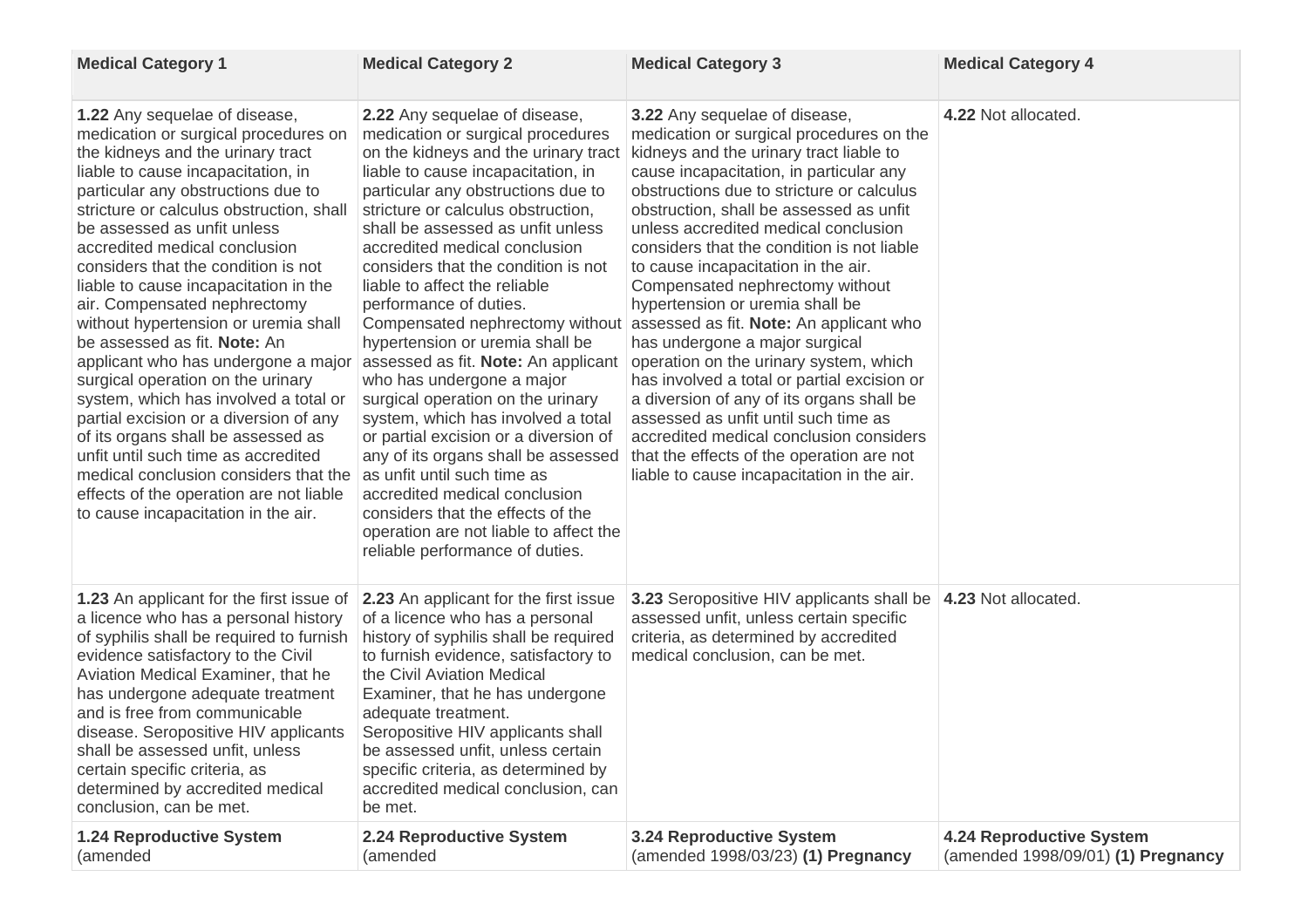| <b>Medical Category 1</b>                                                                                                                                                                                                                                                                                                                                                                                                                                                                                                                                                                                                                                                                                                                                                                                                                                                                                                                     | <b>Medical Category 2</b>                                                                                                                                                                                                                                                                                                                                                                                                                                                                                                                                                                                                                                            | <b>Medical Category 3</b>                                                                                                                                                                                                                                                                                                                                                                                                                                                                                                                                                                                                                                                                                                                                                                                                                                                                                                                 | <b>Medical Category 4</b>                                                                                                                                                                                                                                                                                                                                                                                                                                                                                                                                                                                                                                                                                                                                                                                                                     |
|-----------------------------------------------------------------------------------------------------------------------------------------------------------------------------------------------------------------------------------------------------------------------------------------------------------------------------------------------------------------------------------------------------------------------------------------------------------------------------------------------------------------------------------------------------------------------------------------------------------------------------------------------------------------------------------------------------------------------------------------------------------------------------------------------------------------------------------------------------------------------------------------------------------------------------------------------|----------------------------------------------------------------------------------------------------------------------------------------------------------------------------------------------------------------------------------------------------------------------------------------------------------------------------------------------------------------------------------------------------------------------------------------------------------------------------------------------------------------------------------------------------------------------------------------------------------------------------------------------------------------------|-------------------------------------------------------------------------------------------------------------------------------------------------------------------------------------------------------------------------------------------------------------------------------------------------------------------------------------------------------------------------------------------------------------------------------------------------------------------------------------------------------------------------------------------------------------------------------------------------------------------------------------------------------------------------------------------------------------------------------------------------------------------------------------------------------------------------------------------------------------------------------------------------------------------------------------------|-----------------------------------------------------------------------------------------------------------------------------------------------------------------------------------------------------------------------------------------------------------------------------------------------------------------------------------------------------------------------------------------------------------------------------------------------------------------------------------------------------------------------------------------------------------------------------------------------------------------------------------------------------------------------------------------------------------------------------------------------------------------------------------------------------------------------------------------------|
| 1998/03/23) (1) Pregnancy and<br><b>Childbirth</b><br>(a) In the case of a normal<br>pregnancy, the applicant may be<br>considered fit until the thirtieth (30th)<br>week of pregnancy.<br>(b) In the case of a high-risk<br>pregnancy that is liable to cause<br>incapacitation in the air, the applicant<br>shall be considered unfit.<br>(c) After childbirth, the applicant may<br>be considered fit before six (6) weeks<br>post partum if she provides a report<br>to the RAMO or AMO from her<br>attending physician attesting to her<br>capacity to resume duties.<br>(2) Gynaecological Disorders<br>(amended 1998/03/23)<br>In the case of an applicant who has a<br>history of a gynaecological disorder<br>that:<br>(a) has not responded to treatment<br>and is liable to cause incapacitation<br>in the air; or<br>(b) requires medication incompatible<br>with the safe operation of an aircraft<br>shall be considered unfit. | 1998/03/23) (1) Pregnancy and<br><b>Childbirth</b><br>(a) In the case of a normal<br>pregnancy, the applicant may be<br>considered fit until her expected<br>date of confinement.<br>(b) After childbirth, the applicant<br>may be considered fit before six (6)<br>weeks post partum if she provides<br>a report to the RAMO or AMO from<br>her attending physician attesting to<br>her capacity to resume duties.<br>(2) Gynaecological Disorders<br>(amended 1998/03/23)<br>In the case of an applicant who has<br>a history of a gynaecological<br>disorder that is likely to interfere<br>with the reliable performance of<br>duties shall be considered unfit. | and Childbirth<br>(a) In the case of a normal pregnancy,<br>the applicant may be considered fit until<br>the thirtieth (30th) week of pregnancy.<br>(b) In the case of a high-risk pregnancy<br>that is liable to cause incapacitation in<br>the air, the applicant shall be considered<br>unfit.<br>(c) After childbirth, the applicant may be<br>considered fit before six (6) weeks post<br>partum if she provides a report to the<br>RAMO or AMO from her attending<br>physician attesting to her capacity to<br>perform.<br>(2) Gynaecological Disorders<br>(amended 1998/03/23)<br>In the case of an applicant who has a<br>history of a gynaecological disorder that:<br>(a) has not responded to treatment and is<br>liable to cause incapacitation in the air or; $\vert$ (a) has not responded to treatment and<br>(b) requires medication incompatible with<br>the safe operation of an aircraft shall be<br>considered unfit. | and Childbirth<br>(a) In the case of a normal pregnancy,<br>the applicant may be considered fit until<br>the thirtieth (30th) week of pregnancy.<br>(b) In the case of a high risk pregnancy<br>that is liable to cause incapacitation in<br>the air, the applicant shall be<br>considered unfit.<br>(c) After childbirth, the applicant may be<br>considered fit before six weeks post<br>partum if she provides a report to the<br>RAMO or AMO from her attending<br>physician attesting to her capacity to<br>perform.<br>(2) Gynaecological Disorders:<br>(amended 1998/09/01)<br>In the case of an applicant who has a<br>history of gynaecological disorder that:<br>is liable to cause incapacitation in the<br>air, or<br>(b) requires medication incompatible<br>with the safe operation of an aircraft<br>shall be considered unfit |
| <b>Musculoskeletal System</b>                                                                                                                                                                                                                                                                                                                                                                                                                                                                                                                                                                                                                                                                                                                                                                                                                                                                                                                 |                                                                                                                                                                                                                                                                                                                                                                                                                                                                                                                                                                                                                                                                      |                                                                                                                                                                                                                                                                                                                                                                                                                                                                                                                                                                                                                                                                                                                                                                                                                                                                                                                                           |                                                                                                                                                                                                                                                                                                                                                                                                                                                                                                                                                                                                                                                                                                                                                                                                                                               |
| <b>1.25</b> Any active disease of the bones,<br>joints, muscles or tendons and all<br>serious functional sequelae of<br>congenital or acquired disease shall<br>be assessed as unfit. Functional<br>after-effects of lesions affecting<br>bones, joints, muscles or tendons<br>and certain anatomical defects if they<br>are compatible with the safe<br>performance of duties at any altitude                                                                                                                                                                                                                                                                                                                                                                                                                                                                                                                                                | 2.25 Any active disease of the<br>bones, joints, muscles or tendons,<br>congenital abnormality or<br>significant functional sequelae of<br>congenital or acquired disease,<br>likely to be a handicap in the<br>working environment, shall be<br>assessed as unfit. Functional after-<br>effects of lesions affecting bones,<br>joints, muscles or tendons, and                                                                                                                                                                                                                                                                                                      | <b>3.25</b> Any active disease of the bones,<br>joints, muscles or tendons and all serious<br>functional sequelae of congenital or<br>acquired disease shall be assessed as<br>unfit. Functional after-effects of lesions<br>affecting the bones, joints, muscles or<br>tendons and certain anatomical defects<br>compatible with the safe performance of<br>duties shall be assessed as fit.                                                                                                                                                                                                                                                                                                                                                                                                                                                                                                                                             | 4.25 Not allocated.                                                                                                                                                                                                                                                                                                                                                                                                                                                                                                                                                                                                                                                                                                                                                                                                                           |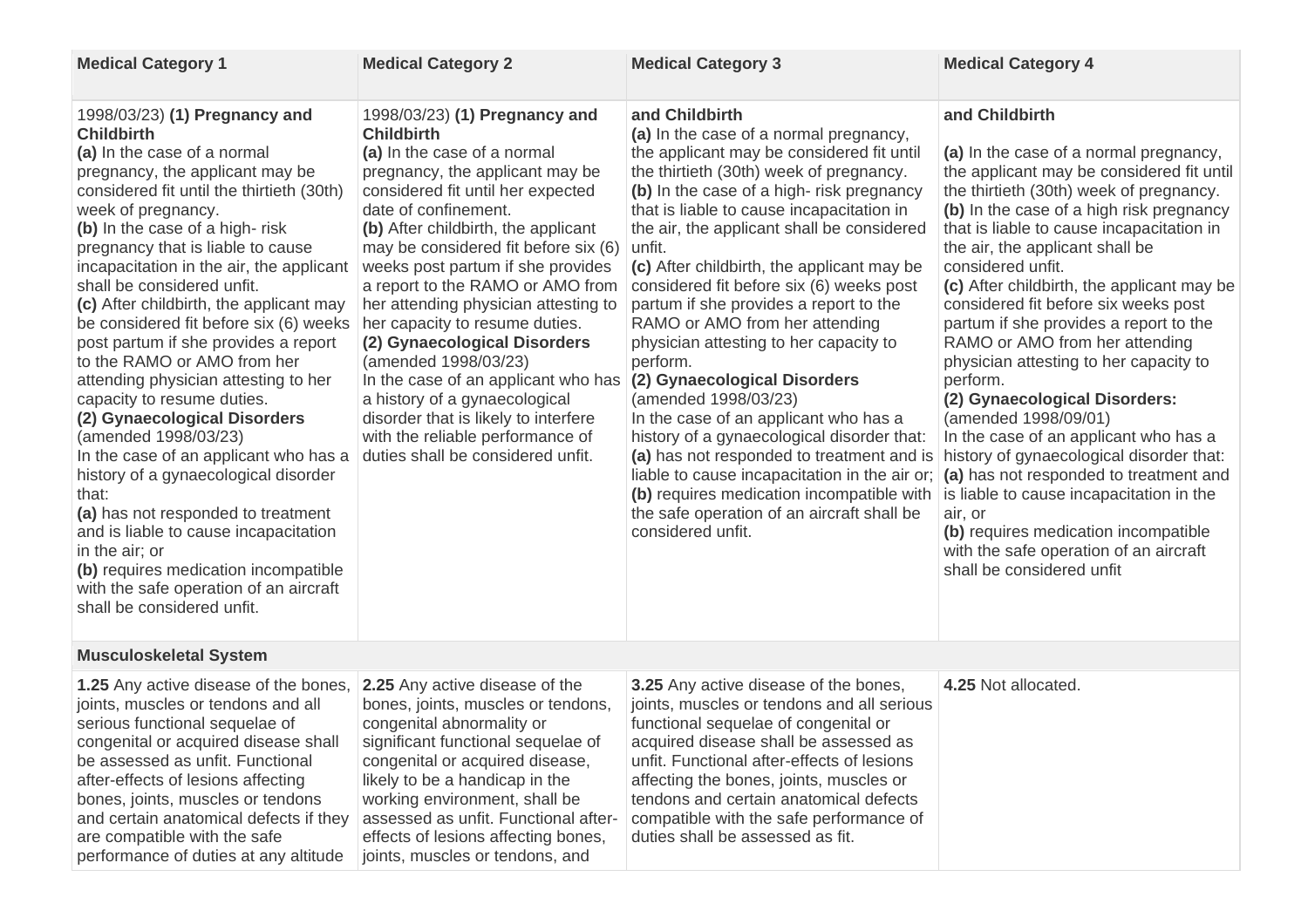| <b>Medical Category 1</b>                                                                                                                                                                                                                                                                                                                                                                                                                                                                                                                                                                                                                                                                                                                    | <b>Medical Category 2</b>                                                                                                                                                                                                                                                                                                                                                                                                                                                                                                                                                                                                                                                                                                                                                                                                                                                                                                                                                                                                                                                                                                                                                                                                    | <b>Medical Category 3</b>                                                                                                                                                                                                                                                                                                                                                                                                                                                                                                                                                                                                                                                                                                            | <b>Medical Category 4</b>                                                                                                                                       |
|----------------------------------------------------------------------------------------------------------------------------------------------------------------------------------------------------------------------------------------------------------------------------------------------------------------------------------------------------------------------------------------------------------------------------------------------------------------------------------------------------------------------------------------------------------------------------------------------------------------------------------------------------------------------------------------------------------------------------------------------|------------------------------------------------------------------------------------------------------------------------------------------------------------------------------------------------------------------------------------------------------------------------------------------------------------------------------------------------------------------------------------------------------------------------------------------------------------------------------------------------------------------------------------------------------------------------------------------------------------------------------------------------------------------------------------------------------------------------------------------------------------------------------------------------------------------------------------------------------------------------------------------------------------------------------------------------------------------------------------------------------------------------------------------------------------------------------------------------------------------------------------------------------------------------------------------------------------------------------|--------------------------------------------------------------------------------------------------------------------------------------------------------------------------------------------------------------------------------------------------------------------------------------------------------------------------------------------------------------------------------------------------------------------------------------------------------------------------------------------------------------------------------------------------------------------------------------------------------------------------------------------------------------------------------------------------------------------------------------|-----------------------------------------------------------------------------------------------------------------------------------------------------------------|
| and throughout a prolonged or<br>difficult flight shall be assessed as fit.                                                                                                                                                                                                                                                                                                                                                                                                                                                                                                                                                                                                                                                                  | certain anatomical defects if they<br>are compatible with the safe<br>performance of duties shall be<br>assessed as fit.                                                                                                                                                                                                                                                                                                                                                                                                                                                                                                                                                                                                                                                                                                                                                                                                                                                                                                                                                                                                                                                                                                     |                                                                                                                                                                                                                                                                                                                                                                                                                                                                                                                                                                                                                                                                                                                                      |                                                                                                                                                                 |
| <b>Ear, Nose and Throat Conditions</b>                                                                                                                                                                                                                                                                                                                                                                                                                                                                                                                                                                                                                                                                                                       |                                                                                                                                                                                                                                                                                                                                                                                                                                                                                                                                                                                                                                                                                                                                                                                                                                                                                                                                                                                                                                                                                                                                                                                                                              |                                                                                                                                                                                                                                                                                                                                                                                                                                                                                                                                                                                                                                                                                                                                      |                                                                                                                                                                 |
| 1.26 There shall be (a) no active<br>pathological process, acute or<br>chronic, of the inner ear or of the<br>middle ear;<br>(b) no unhealed (unclosed)<br>perforation of the tympanic<br>membranes. However, a single dry<br>perforation of non-infectious origin<br>need not render the applicant unfit<br>Medical Certificates shall not be<br>issued or revalidated in these<br>circumstances unless the appropriate<br>hearing requirements specified<br>in section 1.29 and following are<br>complied with;<br>(c) no permanent obstruction of the<br>Eustachian tubes;<br>(d) no permanent disturbances of the<br>vestibular system.<br>Transient conditions shall be<br>assessed as temporarily unfit while<br>the condition exists. | 2.26 There shall be (a) no active<br>pathological process, acute or<br>chronic, of the inner ear or of the<br>middle ear;<br>(b) no unhealed (unclosed)<br>perforation of the tympanic<br>membranes. However, a single dry<br>perforation of non-infectious origin<br>need not render the applicant unfit.<br>Medical Certificates shall not be<br>issued or revalidated in these<br>circumstances unless the<br>appropriate hearing requirements<br>specified in section 1.29 and<br>following are complied with;<br>(c) no permanent obstruction of the<br>Eustachian tubes;<br>(d) no permanent disturbances of<br>the vestibular system.<br><b>Transient conditions shall be</b><br>assessed as temporarily unfit while<br>the condition exists.<br><b>Note:</b> In the revalidation of Air<br><b>Traffic Controller Licences the Civil</b><br><b>Aviation Medical Examiner shall</b><br>assess any pathology of the ear<br>and inner ear in respect to the<br>control duties involved. The licence<br>shall not be revalidated, however,<br>unless the applicant can meet the<br>hearing requirements.<br>(2) In the case of Flight Engineer<br>there shall be no significant or<br>chronic obstruction of the nasal or | 3.26 There shall be (a) no active<br>pathological process, acute or chronic, of<br>the inner ear or of the middle ear;<br>(b) no unhealed (unclosed) perforation of<br>the tympanic membranes. However, a<br>single dry perforation of non-infectious<br>origin need not render the applicant unfit.<br>Medical Certificates shall not be issued<br>or revalidated in these circumstances<br>unless the appropriate hearing<br>requirements specified in section 1.29<br>and following are complied with;<br>(c) no permanent obstruction of the<br>Eustachian tubes;<br>(d) no permanent disturbances of the<br>vestibular system.<br>Transient conditions shall be assessed<br>as temporarily unfit while the condition<br>exists. | 4.26 An applicant shall not suffer from<br>any condition of the ears, nose or throat<br>which is likely to interfere with the safe<br>operation of an aircraft. |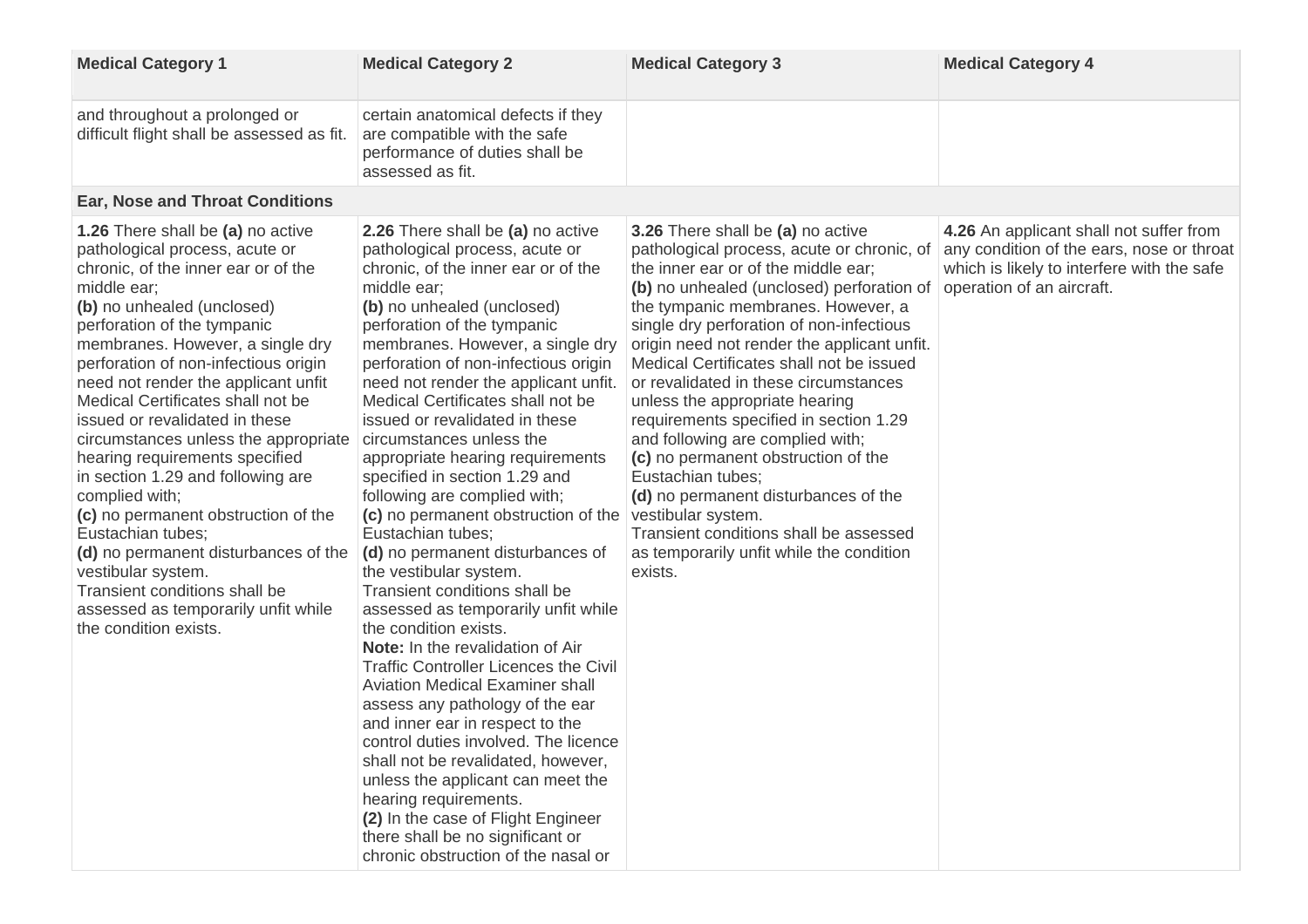| <b>Medical Category 1</b>                                                                                                                                                                                                                                                                                                                                                                                                                       | <b>Medical Category 2</b>                                                                                                                                                                                                                                                                                                                                                                                                                | <b>Medical Category 3</b>                                                                                                                                                                                                                                                                                                            | <b>Medical Category 4</b> |
|-------------------------------------------------------------------------------------------------------------------------------------------------------------------------------------------------------------------------------------------------------------------------------------------------------------------------------------------------------------------------------------------------------------------------------------------------|------------------------------------------------------------------------------------------------------------------------------------------------------------------------------------------------------------------------------------------------------------------------------------------------------------------------------------------------------------------------------------------------------------------------------------------|--------------------------------------------------------------------------------------------------------------------------------------------------------------------------------------------------------------------------------------------------------------------------------------------------------------------------------------|---------------------------|
|                                                                                                                                                                                                                                                                                                                                                                                                                                                 | sinus cavities that is likely to affect<br>the reliable performance of duties.                                                                                                                                                                                                                                                                                                                                                           |                                                                                                                                                                                                                                                                                                                                      |                           |
| <b>1.27</b> There shall be free nasal air<br>entry on both sides and the nasal and<br>sinus cavities shall be free from<br>significant obstructions. There shall<br>be no serious malformation nor<br>serious acute or chronic infection of<br>the buccal cavity or upper respiratory<br>tract that might affect the safe<br>performance of duties.                                                                                             | 2.27 There shall be free nasal air<br>entry on both sides and the nasal<br>and sinus cavities shall be free<br>from significant obstructions. There<br>shall be no serious malformation,<br>nor acute or chronic infection of the<br>buccal cavity or upper respiratory<br>tract that affects speech or is likely<br>to interfere with reliable<br>performance of duties.                                                                | <b>3.27</b> There shall be free nasal air entry<br>on both sides, and the nasal and sinus<br>cavities should be free from significant<br>obstructions. There shall be no serious<br>malformation nor serious acute or<br>chronic infection of the buccal cavity or<br>upper respiratory tract that might affect<br>safe performance. | 4.27 Not allocated.       |
| 1.28 Speech defects and stuttering<br>that cause communication difficulties<br>shall be considered unfit.                                                                                                                                                                                                                                                                                                                                       | 2.28 Not allocated.                                                                                                                                                                                                                                                                                                                                                                                                                      | 3.28 Speech defects and stuttering that<br>are liable to give rise to radio<br>communication difficulties shall be<br>considered unfit.                                                                                                                                                                                              | 4.28 Not allocated.       |
| <b>Hearing Requirement</b>                                                                                                                                                                                                                                                                                                                                                                                                                      |                                                                                                                                                                                                                                                                                                                                                                                                                                          |                                                                                                                                                                                                                                                                                                                                      |                           |
| <b>1.29</b> The applicant shall be required<br>to be free from any hearing defect<br>which could interfere with the safe<br>performance of the applicants duties<br>in exercising the privileges of the<br>licence.                                                                                                                                                                                                                             | <b>2.29</b> The applicant shall be<br>required to be free from any<br>hearing defect which could<br>interfere with the safe performance<br>of the applicants duties in<br>exercising the privileges of the<br>licence                                                                                                                                                                                                                    | <b>3.29</b> The applicant shall be free from any<br>hearing defect which could interfere with<br>the safe performance of the applicants<br>duties in exercising the privileges of the<br>licence.                                                                                                                                    | 4.29 Not allocated.       |
| <b>1.30</b> The applicant shall be tested on<br>a pure tone audiometer at the initial<br>examination for a Medical Category I<br>and at the first medical examination<br>after age 55, unless tested<br>satisfactory during the five years<br>preceding these dates, and shall not<br>show a hearing loss, in either ear<br>separately, of more than 35 dB at any<br>of the frequencies 500, 1000,<br>2000 Hz or more than 50 dB<br>at 3000 Hz. | 2.30 The applicant shall be tested<br>on a pure tone audiometer at the<br>initial examination for a Medical<br>Category 2 and at the first medical<br>examination after age 55, unless<br>tested satisfactory during<br>the five years preceding these<br>dates, and shall not show a hearing<br>loss, in either ear separately, of<br>more than 35 dB at any of the<br>frequencies 500, 1000, 2000 Hz or<br>more than 50 dB at 3000 Hz. | <b>3.30 Not allocated.</b>                                                                                                                                                                                                                                                                                                           | 4.30 Not allocated.       |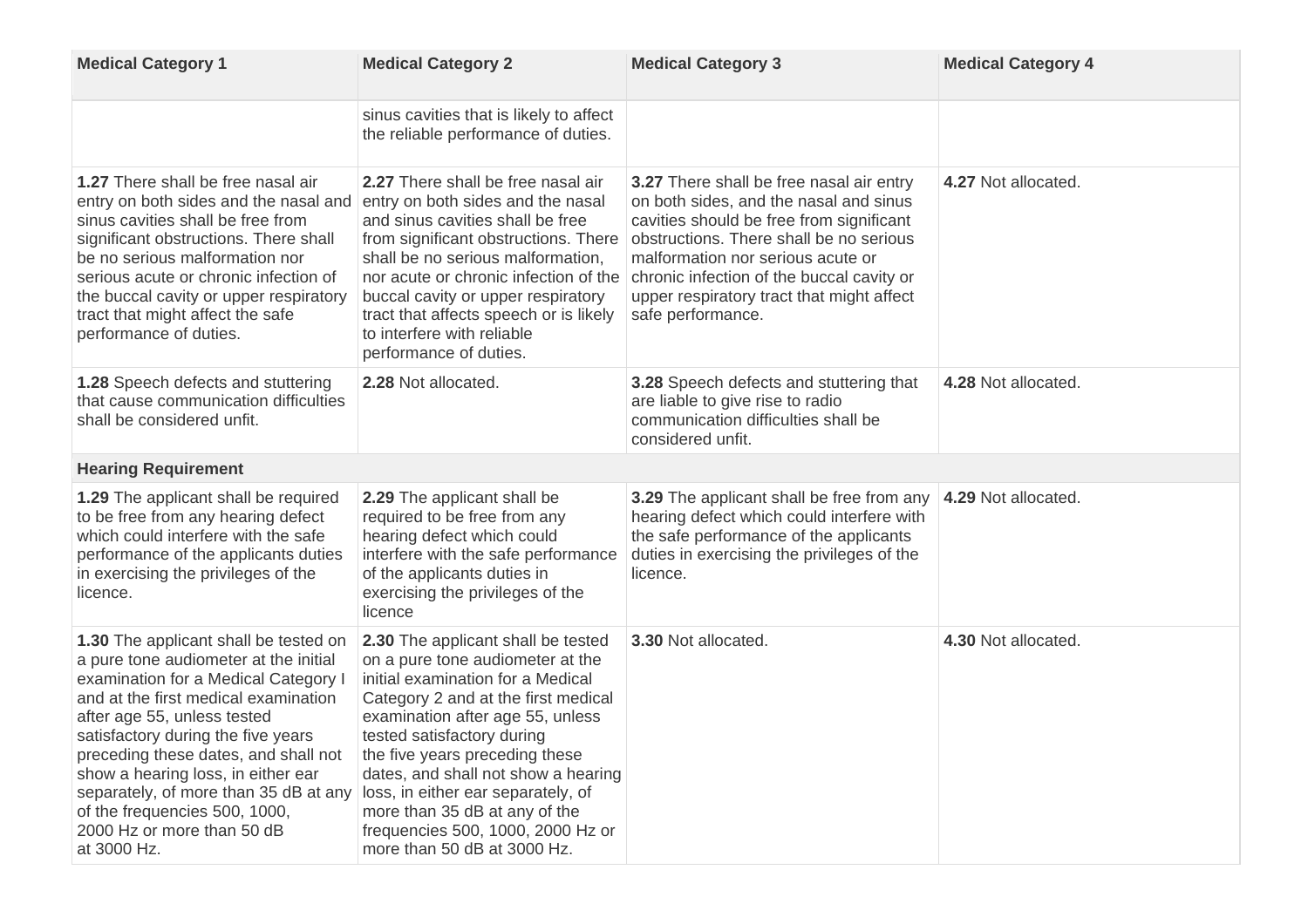| <b>Medical Category 1</b>                                                                                                                                                                                                                                                                                                                                                                                                                                                                                                                                                                                                                                                                                                                                                                                                                                                                                                                                                                                       | <b>Medical Category 2</b>                                                                                                                                                                                                                                                                                                                                                                                                                                                                                                                                                                                                                                                                                                                                                                                                                                                                                                                        | <b>Medical Category 3</b>                                                                                                                                                                                                                                                                                                                                                                                                                                                                                                                                                                                                                                                                                                                                                                                                                                                                                                                                                                                                                                                                         | <b>Medical Category 4</b> |
|-----------------------------------------------------------------------------------------------------------------------------------------------------------------------------------------------------------------------------------------------------------------------------------------------------------------------------------------------------------------------------------------------------------------------------------------------------------------------------------------------------------------------------------------------------------------------------------------------------------------------------------------------------------------------------------------------------------------------------------------------------------------------------------------------------------------------------------------------------------------------------------------------------------------------------------------------------------------------------------------------------------------|--------------------------------------------------------------------------------------------------------------------------------------------------------------------------------------------------------------------------------------------------------------------------------------------------------------------------------------------------------------------------------------------------------------------------------------------------------------------------------------------------------------------------------------------------------------------------------------------------------------------------------------------------------------------------------------------------------------------------------------------------------------------------------------------------------------------------------------------------------------------------------------------------------------------------------------------------|---------------------------------------------------------------------------------------------------------------------------------------------------------------------------------------------------------------------------------------------------------------------------------------------------------------------------------------------------------------------------------------------------------------------------------------------------------------------------------------------------------------------------------------------------------------------------------------------------------------------------------------------------------------------------------------------------------------------------------------------------------------------------------------------------------------------------------------------------------------------------------------------------------------------------------------------------------------------------------------------------------------------------------------------------------------------------------------------------|---------------------------|
| <b>1.31</b> At each examination the<br>applicant shall demonstrate, in a<br>quiet room, the ability to hear a soft-<br>whispered voice in each ear<br>separately at a distance<br>of two metres (six feet) from the<br><b>Aviation Medical Examiner.</b><br>Applicants experiencing some<br>difficulty with routine whisper shall be<br>tested by pure tone audiometry.                                                                                                                                                                                                                                                                                                                                                                                                                                                                                                                                                                                                                                         | 2.31 At each examination the<br>applicant shall demonstrate, in a<br>quiet room the ability to hear a soft-<br>whispered voice in each ear at a<br>distance of two metres (six feet)<br>from the Aviation Medical<br>Examiner. Applicants experiencing<br>some difficulty with routine whisper<br>shall be tested by pure tone<br>audiometry.                                                                                                                                                                                                                                                                                                                                                                                                                                                                                                                                                                                                    | <b>3.31</b> At each examination the applicant<br>shall demonstrate, in a quiet room, the<br>ability to hear a soft-whispered voice in<br>each ear at a distance of two metres<br>(six feet) from the Aviation Medical<br>Examiner and an average conversational<br>voice with both ears at three metres<br>(nine feet) with the back turned to the<br><b>Aviation Medical Examiner. Applicants</b><br>experiencing difficulty with routine<br>whisper or conversational voice tests<br>shall be tested by pure tone audiometry.                                                                                                                                                                                                                                                                                                                                                                                                                                                                                                                                                                   | 4.31 Not allocated.       |
| <b>1.32 Provided that there is no greater</b><br>loss than 50 dB at 3000 Hz,<br>applicants who show an average loss<br>on pure tone audiometry of no<br>greater than 45 dB in the better ear<br>shall be considered fit if they can<br>demonstrate satisfactory hearing in<br>the cockpit noise environment in<br>which they normally operate. Average<br>losses greater than 45 dB in the<br>better ear shall be evaluated by an<br>otolaryngologist and be subject to<br>individual assessment according to<br>accredited medical<br>conclusion. Note: The reference zero accredited medical<br>for calibration of pure tone<br>audiometers used is that of the<br>International Organization of<br>Standardization<br>Recommendation R389, 1964 or that<br>of the American National Standards<br>Institute.<br>(2) The use of individual hearing aids<br>during voice or practical testing is not<br>permitted unless flexibility has<br>previously been granted in<br>accordance with Part IV, Subpart 4 of | <b>2.32 Provided that there is no</b><br>greater loss than 50 dB at 3000 Hz,<br>applicants who show an average<br>loss on pure tone audiometry of no<br>greater than 45 dB in the better ear<br>shall be considered fit if they can<br>demonstrate satisfactory hearing in<br>the cockpit or appropriate ATC<br>noise environment in which they<br>normally operate. Average losses<br>greater than 45 dB in the better ear<br>shall be evaluated by an<br>otolaryngologist and be subject to<br>individual assessment according to<br>conclusion. Note: The reference<br>zero for calibration of pure tone<br>audiometer used is that of the<br>International Organization of<br>Standardization<br>Recommendation R389, 1964 or<br>that of the American National<br>Standards Institute.<br>(2) The sound level of an average<br>conversational voice used for voice<br>testing is considered to range<br>from 85 to 95 dB at point of output. | <b>3.32 Provided that there is no greater</b><br>loss than 50 dB at 3000 Hz applicants<br>who show an average loss on pure tone<br>audiometry of no greater than 45 dB in<br>the better ear shall be considered fit if<br>they can demonstrate satisfactory<br>hearing in the cockpit noise environment<br>in which they normally operate. Average<br>losses greater than 45 dB in the better<br>ear shall be evaluated by an<br>otolaryngologist and be subject to<br>individual assessment according to<br>accredited medical<br>conclusion. Note: Pure tone audiometry<br>is the method of choice for assessment<br>of hearing and shall be repeated every<br>five years. The applicant, on testing by<br>pure tone audiometry, shall not have a<br>hearing loss in either ear separately of<br>more than 35 dB at any of the<br>frequencies 500, 1000 or 2000, or more<br>than 50 dB at 3000 Hz.<br>(2) The reference zero of pure tone<br>audiometers used is that of the<br>International Organization for<br>Standardization Recommendation R389,<br>1964 or that of the American National | 4.32 Not allocated.       |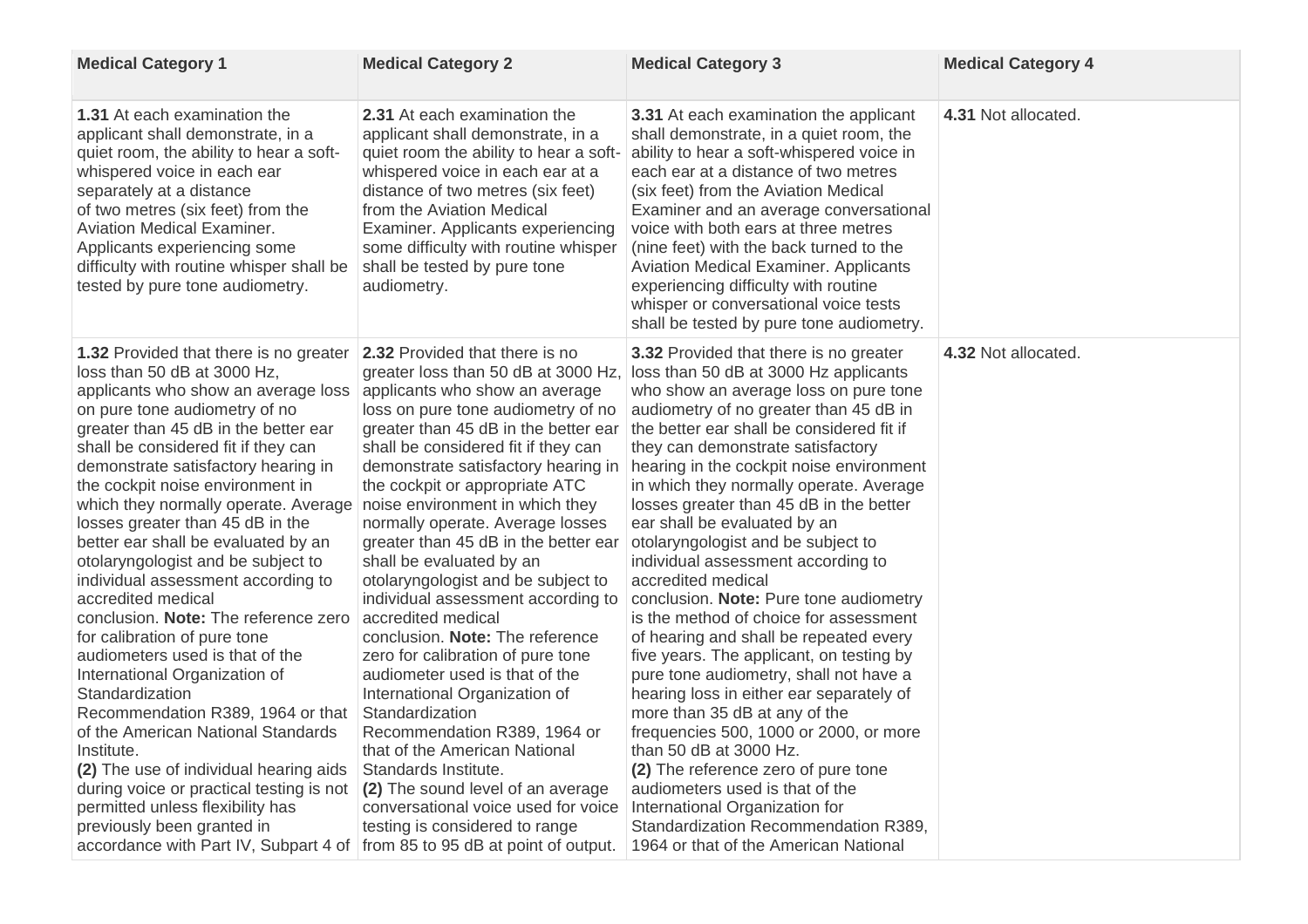| <b>Medical Category 1</b>                                                                                                                                                                                                                                                                                                                                                                                                                                                                                   | <b>Medical Category 2</b>                                                                                                                                                                                                                                                                                                                                                                                                                                               | <b>Medical Category 3</b>                                                                                                                                                                                                                                                                                                                                                                                                                                                                                                                          | <b>Medical Category 4</b>                                                                                                             |
|-------------------------------------------------------------------------------------------------------------------------------------------------------------------------------------------------------------------------------------------------------------------------------------------------------------------------------------------------------------------------------------------------------------------------------------------------------------------------------------------------------------|-------------------------------------------------------------------------------------------------------------------------------------------------------------------------------------------------------------------------------------------------------------------------------------------------------------------------------------------------------------------------------------------------------------------------------------------------------------------------|----------------------------------------------------------------------------------------------------------------------------------------------------------------------------------------------------------------------------------------------------------------------------------------------------------------------------------------------------------------------------------------------------------------------------------------------------------------------------------------------------------------------------------------------------|---------------------------------------------------------------------------------------------------------------------------------------|
| the CARs.                                                                                                                                                                                                                                                                                                                                                                                                                                                                                                   | (3) The use of individual hearing<br>aids during voice or practical<br>testing is not permitted unless<br>flexibility has previously been<br>granted in accordance<br>with Subpart 404 of the CARs.                                                                                                                                                                                                                                                                     | Standards Institute.<br>(3) A sound level of an average<br>conversational voice used for voice<br>testing is considered to range from 85<br>to 95 dB at point of output.<br>(4) Where a hearing aid is required to<br>meet the requirements of paras. 3.31<br>or 3.32 the validation certificate shall be<br>endorsed "Valid only when wearing a<br>satisfactory hearing aid".                                                                                                                                                                     |                                                                                                                                       |
| <b>Visual Requirement</b>                                                                                                                                                                                                                                                                                                                                                                                                                                                                                   |                                                                                                                                                                                                                                                                                                                                                                                                                                                                         |                                                                                                                                                                                                                                                                                                                                                                                                                                                                                                                                                    |                                                                                                                                       |
| <b>1.33</b> The function of the eyes and<br>their adnexa shall be normal. There<br>shall be no active pathological or<br>artificially induced condition, acute or<br>chronic, of either eye or adnexae<br>which is likely to interfere with its<br>proper function to an extent that<br>would jeopardize safety in flight or the<br>safe performance of duties.                                                                                                                                             | 2.33 There shall be no active<br>pathological or artificially induced<br>condition, acute or chronic, of<br>either eye or adnexa which is likely<br>to interfere with its proper function<br>to an extent that would jeopardize<br>safety in flight or the safe<br>performance of duties.                                                                                                                                                                               | <b>3.33</b> The function of the eyes and their<br>adnexae shall be normal. There shall be<br>no active pathological or artificially<br>induced condition, acute or chronic, of<br>either eye or adnexa which is likely to<br>interfere with its proper function to an<br>extent that would jeopardize safety in<br>flight, or safe performance of duties.                                                                                                                                                                                          | 4.33 An applicant shall have a distant<br>visual acuity of no less than 20/30 (6/9)<br>corrected or uncorrected in the better<br>eye. |
| <b>1.34</b> The applicant shall be required<br>to have normal fields of vision.                                                                                                                                                                                                                                                                                                                                                                                                                             | <b>2.34 The applicant shall be</b><br>required to have normal fields of<br>vision.                                                                                                                                                                                                                                                                                                                                                                                      | <b>3.34</b> The applicant shall be required to<br>have normal fields of vision.                                                                                                                                                                                                                                                                                                                                                                                                                                                                    | 4.34 The applicant shall be required to<br>have normal fields of vision.                                                              |
| <b>1.35</b> The applicant shall be required<br>to have a distant visual acuity of not<br>less than 6/9 (20/30) in each eye<br>separately, with or without the use of<br>correcting lenses. Where this<br>standard of visual acuity can be<br>obtained only with correcting lenses<br>the applicant shall be assessed fit<br>provided that (a) such correcting<br>lenses are worn when exercising the<br>privileges of the licence or rating<br>applied for or held;<br>(b) the applicant possesses a visual | <b>2.35</b> The applicant shall be<br>required to have a distant visual<br>acuity of not less than 6/9 (20/30)<br>in each eye separately, with or<br>without the use of correcting<br>lenses. Where this standard of<br>visual acuity can be obtained only<br>with correcting lenses, the<br>applicant shall be assessed fit<br>provided that (a) such correcting<br>lenses are worn when exercising<br>the privileges of the licence or<br>rating applied for or held; | <b>3.35</b> The applicant shall be required to<br>have a distant visual acuity of not less<br>than 6/9 (20/30) in each eye separately,<br>with or without the use of correcting<br>lenses. Where this standard of visual<br>acuity can be obtained only with<br>correcting lenses, the applicant shall be<br>assessed fit provided that (a) such<br>correcting lenses are worn when<br>exercising the privileges of the licence or<br>rating applied for or held;<br>(b) the applicant possesses a visual<br>acuity without correction in each eye | 4.35 Not allocated.                                                                                                                   |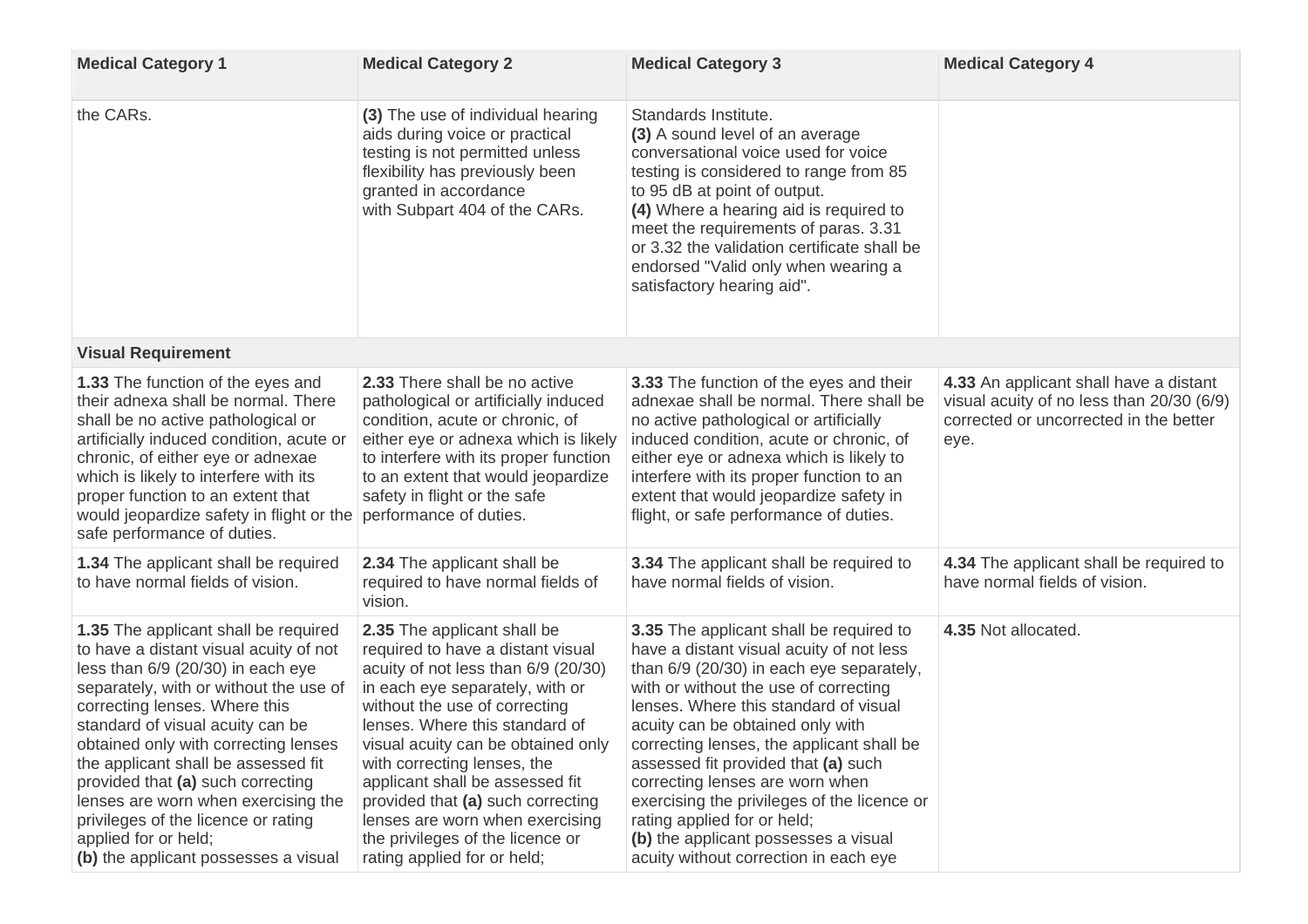| <b>Medical Category 1</b>                                                                                                                                                                                                                                                                                                                                                                                                                                                                                                                                                                                                                                                                                                                                                                                                                                                                                                                                                                                                                                                                                                                                                                                                                                                                                                                                                                                                                                                                                                                               | <b>Medical Category 2</b>                                                                                                                                                                                                                                                                                                                                                                                                                                                                                                                                                                                                                                                                                                                                                                                                                                                                                                                                                                                                                                                                                                                                                                                                                                                                                                                                                                                                                                        | <b>Medical Category 3</b>                                                                                                                                                                                                                                                                                                                                                                                                                                                                                                                                                                                                                                                                                                                                                                                                                                                                                                                                                                                                                                                                                                                                                                                                                                                                                                                                                                                                                                                                                                                                                                                                                                                                | <b>Medical Category 4</b> |
|---------------------------------------------------------------------------------------------------------------------------------------------------------------------------------------------------------------------------------------------------------------------------------------------------------------------------------------------------------------------------------------------------------------------------------------------------------------------------------------------------------------------------------------------------------------------------------------------------------------------------------------------------------------------------------------------------------------------------------------------------------------------------------------------------------------------------------------------------------------------------------------------------------------------------------------------------------------------------------------------------------------------------------------------------------------------------------------------------------------------------------------------------------------------------------------------------------------------------------------------------------------------------------------------------------------------------------------------------------------------------------------------------------------------------------------------------------------------------------------------------------------------------------------------------------|------------------------------------------------------------------------------------------------------------------------------------------------------------------------------------------------------------------------------------------------------------------------------------------------------------------------------------------------------------------------------------------------------------------------------------------------------------------------------------------------------------------------------------------------------------------------------------------------------------------------------------------------------------------------------------------------------------------------------------------------------------------------------------------------------------------------------------------------------------------------------------------------------------------------------------------------------------------------------------------------------------------------------------------------------------------------------------------------------------------------------------------------------------------------------------------------------------------------------------------------------------------------------------------------------------------------------------------------------------------------------------------------------------------------------------------------------------------|------------------------------------------------------------------------------------------------------------------------------------------------------------------------------------------------------------------------------------------------------------------------------------------------------------------------------------------------------------------------------------------------------------------------------------------------------------------------------------------------------------------------------------------------------------------------------------------------------------------------------------------------------------------------------------------------------------------------------------------------------------------------------------------------------------------------------------------------------------------------------------------------------------------------------------------------------------------------------------------------------------------------------------------------------------------------------------------------------------------------------------------------------------------------------------------------------------------------------------------------------------------------------------------------------------------------------------------------------------------------------------------------------------------------------------------------------------------------------------------------------------------------------------------------------------------------------------------------------------------------------------------------------------------------------------------|---------------------------|
| acuity without correction in each eye<br>separately, not less than 6/60<br>(20/200) and the refractive error falls<br>within the range of $\pm$ 3.0 diopters<br>(equivalent spherical error);<br>(amended 2003/06/01)<br>(c) the applicant has a spare pair of<br>suitable correcting glasses available<br>for immediate use when exercising<br>the privileges of the licence.<br><b>Note:</b> Correcting lenses" shall be<br>interpreted to mean spectacles or<br>contact lenses. Contact lenses shall<br>not be approved prior to six months<br>trial wear.<br>(2) Visual acuity shall be measured<br>using Landolt Rings, a chart of<br>Snellen letters, or other similar<br>optotypes situated at an optical<br>distance of 6 metres (20 feet) in<br>either an eye lane or an approved<br>vision testing instrument. Where an<br>eye lane is used, the test chart shall<br>be illuminated to a level equivalent to<br>that provided by a 100 watt lightbulb<br>placed 120 centimetres (4 feet) in<br>front of, and slightly above the chart<br>and the light shielded against the<br>applicant. The examination room<br>shall be darkened with exception of<br>the illuminated chart.<br>(3) An applicant accepted as meeting<br>the provisions of para. 1.35 (b) is<br>deemed to continue to do so unless<br>there is reason to suspect otherwise,<br>in which case refraction is repeated<br>as required. The uncorrected visual<br>acuity is measured and recorded at<br>each re-examination. Conditions<br>which indicate a need to redetermine | (b) the applicant possesses a<br>visual acuity without correction in<br>each eye separately, not less<br>than 6/60 (20/200) and the<br>refractive error falls within the<br>range of $\pm$ 5.0 diopters (equivalent<br>spherical error);<br>(c) the applicant has a spare pair of privileges of the licence.<br>suitable correcting glasses<br>available for immediate use when<br>exercising the privileges of the<br>licence.<br>Individual applicants whose<br>refractive error in either eye falls<br>outside the range of $\pm$ 5 diopters<br>(equivalent spherical error) shall be<br>assessed as fit if this assessment<br>is valid according to accredited<br>medical conclusion.<br><b>Note:</b> Correcting lenses" shall be<br>interpreted to mean spectacles or<br>contact lenses. Contact lenses<br>shall not be approved prior to six<br>months trial wear.<br>(2) Visual acuity shall be measured<br>using Landolt Rings, a chart of<br>Snellen letters, or other similar<br>optotypes situated at an optical<br>distance of 6 metres (20 feet) in<br>either an eye lane or an approved<br>vision testing instrument. Where an<br>eye lane is used, the test chart<br>shall be illuminated to a level<br>equivalent to that provided by<br>a 100 watt lightbulb<br>placed 120 centimetres (4 feet) in<br>front of, and slightly above the<br>chart and the light shielded against<br>the applicant. The examination<br>room shall be darkened with | separately, not less than 6/60 (20/200)<br>and the refractive error falls within the<br>range of $\pm$ 5 diopters (equivalent<br>spherical error);<br>(c) the applicant has a spare pair of<br>suitable correcting glasses available for<br>immediate use when exercising the<br>Individual applicants whose refractive<br>error in either eye falls outside the range<br>of $\pm$ 5 diopters (equivalent spherical<br>error) shall be accepted as fit according<br>to accredited medical conclusion.<br>Note: Correcting lenses" shall be<br>interpreted to mean spectacles or contact<br>lenses. Contact lenses shall not be<br>approved prior to six months trial wear.<br>(2) Visual acuity shall be measured using<br>Landolt Rings, a chart of Snellen letters,<br>or other similar optotypes situated at an<br>optical distance of 6 metres (20 feet) in<br>either an eye lane or an approved vision<br>testing instrument. Where an eye lane is<br>used, the test chart shall be illuminated<br>to a level equivalent to that provided by<br>a 100 watt lightbulb<br>placed 120 centimetres (4 feet) in front<br>of, and slightly above the cart and the<br>light shielded against the applicant. The<br>examination room shall be darkened with<br>exception of the illuminated chart.<br>(3) An applicant accepted as meeting the<br>provisions of para. 3.35 (b) is deemed to<br>continue to do so unless there is reason<br>to suspect otherwise, in which case<br>refraction is repeated as required. The<br>uncorrected visual acuity is measured<br>and recorded at each examination.<br>Conditions which indicate a need to<br>redetermine the refractive error include, |                           |
|                                                                                                                                                                                                                                                                                                                                                                                                                                                                                                                                                                                                                                                                                                                                                                                                                                                                                                                                                                                                                                                                                                                                                                                                                                                                                                                                                                                                                                                                                                                                                         |                                                                                                                                                                                                                                                                                                                                                                                                                                                                                                                                                                                                                                                                                                                                                                                                                                                                                                                                                                                                                                                                                                                                                                                                                                                                                                                                                                                                                                                                  |                                                                                                                                                                                                                                                                                                                                                                                                                                                                                                                                                                                                                                                                                                                                                                                                                                                                                                                                                                                                                                                                                                                                                                                                                                                                                                                                                                                                                                                                                                                                                                                                                                                                                          |                           |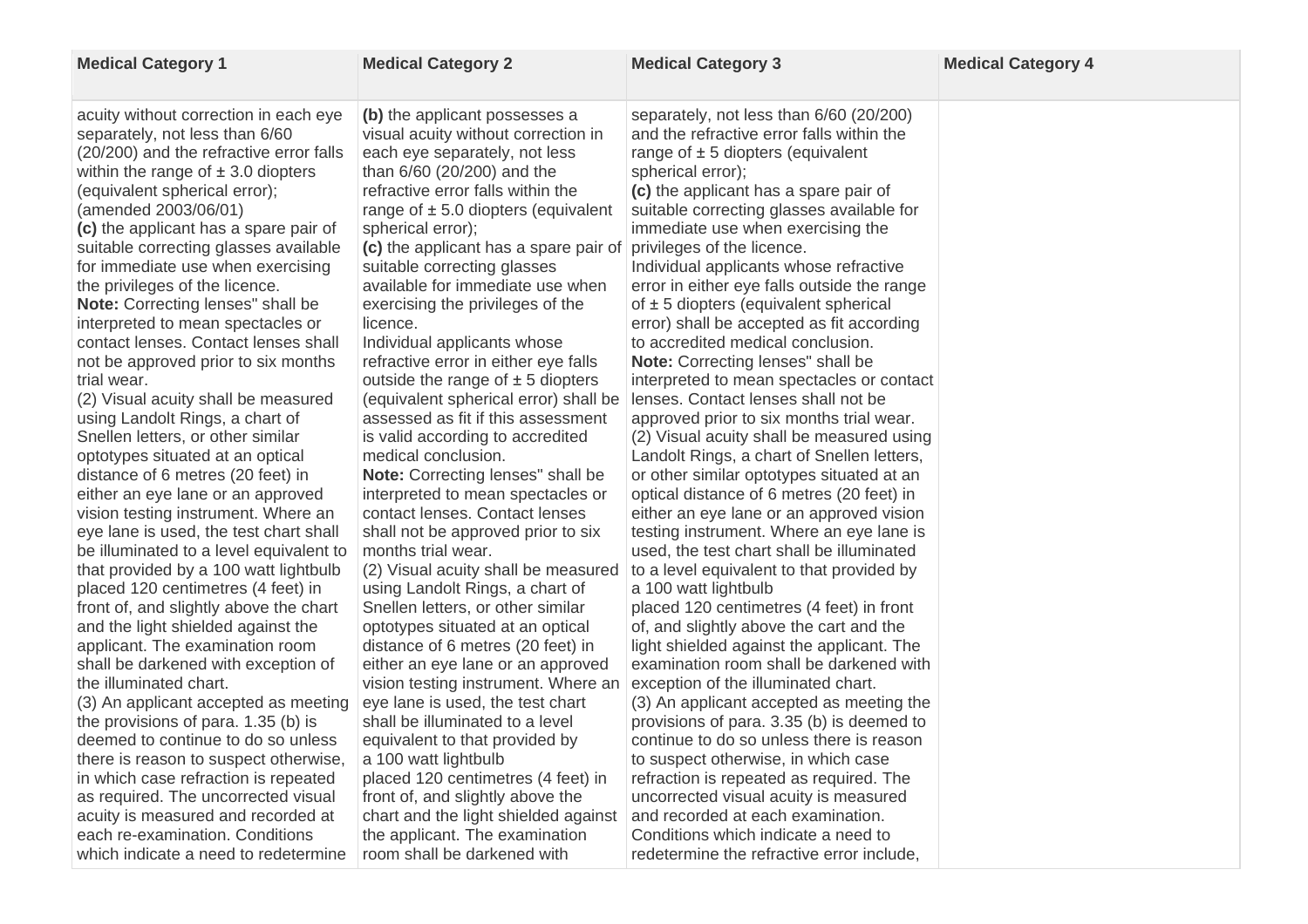| <b>Medical Category 1</b>                                                                                                                                                                                                                                                                                                                                                                                                                                                                                                                                                                                                                                                                                                                                       | <b>Medical Category 2</b>                                                                                                                                                                                                                                                                                                                                                                                                                                                                                                                                                                                                                                                                                                           | <b>Medical Category 3</b>                                                                                                                                                                                                                                                                                                                                                                                                                                                                                                                                                                                                                                                                                                                                                                                                                                                                                                         | <b>Medical Category 4</b> |
|-----------------------------------------------------------------------------------------------------------------------------------------------------------------------------------------------------------------------------------------------------------------------------------------------------------------------------------------------------------------------------------------------------------------------------------------------------------------------------------------------------------------------------------------------------------------------------------------------------------------------------------------------------------------------------------------------------------------------------------------------------------------|-------------------------------------------------------------------------------------------------------------------------------------------------------------------------------------------------------------------------------------------------------------------------------------------------------------------------------------------------------------------------------------------------------------------------------------------------------------------------------------------------------------------------------------------------------------------------------------------------------------------------------------------------------------------------------------------------------------------------------------|-----------------------------------------------------------------------------------------------------------------------------------------------------------------------------------------------------------------------------------------------------------------------------------------------------------------------------------------------------------------------------------------------------------------------------------------------------------------------------------------------------------------------------------------------------------------------------------------------------------------------------------------------------------------------------------------------------------------------------------------------------------------------------------------------------------------------------------------------------------------------------------------------------------------------------------|---------------------------|
| the refractive error include, but are<br>not limited by: a refractive state close<br>to the limit of acceptability, a<br>substantial decrease in the<br>uncorrected visual acuity and the<br>occurrence of eye disease, eye injury<br>or eye surgery.                                                                                                                                                                                                                                                                                                                                                                                                                                                                                                           | exception of the illuminated chart.<br>(3) An applicant accepted as<br>meeting the provisions<br>of para. 2.35 (b) is deemed to<br>continue to do so unless there is<br>reason to suspect otherwise, in<br>which case refraction is repeated<br>as required. The uncorrected visual<br>acuity is measured and recorded at<br>each examination. Conditions<br>which indicate a need to<br>redetermine the refractive error<br>include, but are not limited by: a<br>refractive state close to the limit of<br>acceptability, a substantial<br>decrease in the uncorrected visual<br>acuity and the occurrence of eye<br>disease, eye injury or eye surgery.                                                                          | but are not limited by: a refractive state<br>close to the limit of acceptability, a<br>substantial decrease in the uncorrected<br>visual acuity, and the occurrence of eye<br>disease, eye injury or eye surgery.                                                                                                                                                                                                                                                                                                                                                                                                                                                                                                                                                                                                                                                                                                                |                           |
| <b>1.36</b> The applicant shall be required<br>to have the ability to read<br>the N5 Chart or its equivalent at a<br>distance of 30 to 50 centimetres<br>(12 to 20 inches). If the requirement<br>is met only by the use of correcting<br>lenses, the applicant shall be<br>assessed as fit provided that such<br>lenses are available for immediate<br>use when exercising the privileges of<br>the licence. Note: N5 refers to the<br><b>Faculty of Ophthalmologist's Reading</b><br>Type.<br>(2) An applicant who needs<br>correction to meet this requirement<br>will require "look-over", bifocal or<br>trifocal lenses to enable him to read<br>the instruments and a chart or<br>manual held in the hand, and also<br>make use of distant vision through | 2.36 The applicant shall be<br>required to have the ability to read<br>the N5 Chart or its equivalent at a<br>distance of 30 to 50 centimetres<br>$(12 \text{ to } 20 \text{ inches})$ . If this<br>requirement is met only by the use<br>shall be assessed as fit provided<br>that such lenses are available for<br>immediate use when exercising the<br>privileges of the licence. Note: N5<br>refers to the Faculty of<br>Ophthalmologist's Reading Type.<br>(2) An applicant who needs<br>intermediate/near vision correction<br>will require "look-over", bifocals or<br>trifocals lenses to enable him to<br>read instruments, charts, manuals,<br>etc., and still make use of distant<br>vision without removing his lenses. | <b>3.36</b> The applicant shall be required to<br>have the ability to read the N5 Chart or<br>its equivalent at a distance of 30 to 50<br>centimetres (12 to 20 inches). If this<br>requirement is met only by the use of<br>correcting lenses, the applicant shall be<br>of correctional lenses, the applicant assessed as fit provided that such lenses<br>are available for immediate use when<br>exercising the privileges of the<br>licence. <b>Note:</b> N5 refers to the Faculty of<br>Ophthalmologist's Reading Type.<br>(2) An applicant who needs correction to<br>meet this requirement will require "look-<br>over", bifocal or trifocal lenses to enable<br>him to read the instruments and a chart<br>or manual held in the hand, and also<br>make use of distant vision through the<br>windscreen without removing his lenses.<br>Single- vision near correction (full lenses<br>of one power only, appropriate to | 4.36 Not allocated.       |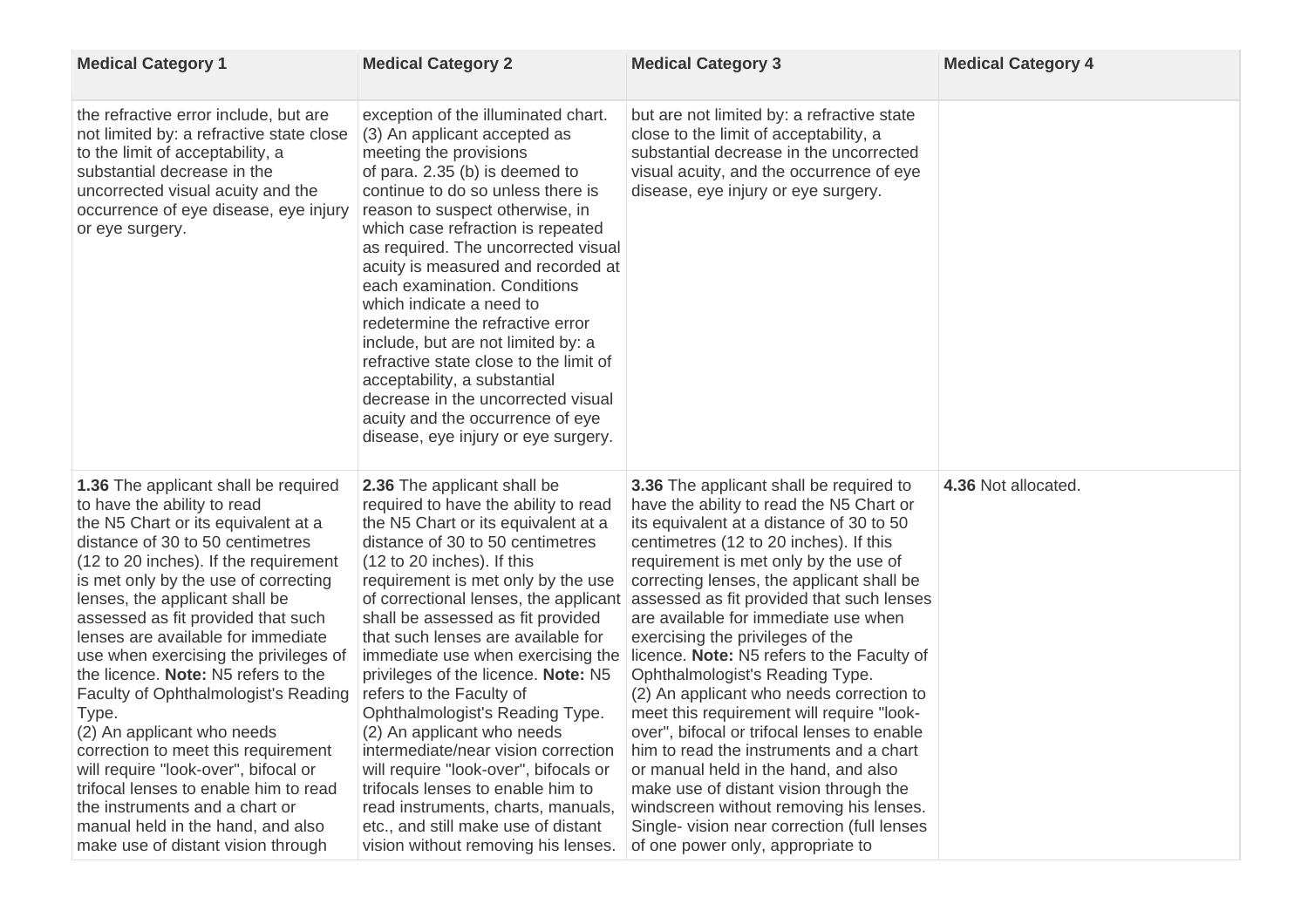| <b>Medical Category 1</b>                                                                                                                                                                                                                                                                                                                                                                                                                                                                                                                                                                                                                                                                                                                                                                                                                                                                                                                                               | <b>Medical Category 2</b>                                                                                                                                                                                                                                                                                                                                                                                                                                                                                                                                                                                                                                                                                                                                                                                                                                                                                                                                            | <b>Medical Category 3</b>                                                                                                                                                                                                                                                                                                                                                                                                                                                                                                                                                                                                                                                                                                                                                                                                                                                                                                                                                     | <b>Medical Category 4</b> |
|-------------------------------------------------------------------------------------------------------------------------------------------------------------------------------------------------------------------------------------------------------------------------------------------------------------------------------------------------------------------------------------------------------------------------------------------------------------------------------------------------------------------------------------------------------------------------------------------------------------------------------------------------------------------------------------------------------------------------------------------------------------------------------------------------------------------------------------------------------------------------------------------------------------------------------------------------------------------------|----------------------------------------------------------------------------------------------------------------------------------------------------------------------------------------------------------------------------------------------------------------------------------------------------------------------------------------------------------------------------------------------------------------------------------------------------------------------------------------------------------------------------------------------------------------------------------------------------------------------------------------------------------------------------------------------------------------------------------------------------------------------------------------------------------------------------------------------------------------------------------------------------------------------------------------------------------------------|-------------------------------------------------------------------------------------------------------------------------------------------------------------------------------------------------------------------------------------------------------------------------------------------------------------------------------------------------------------------------------------------------------------------------------------------------------------------------------------------------------------------------------------------------------------------------------------------------------------------------------------------------------------------------------------------------------------------------------------------------------------------------------------------------------------------------------------------------------------------------------------------------------------------------------------------------------------------------------|---------------------------|
| the windscreen without removing his<br>lenses. Single-vision near correction<br>(full lenses of one power only,<br>appropriate to reading) significantly<br>reduces distant visual acuity.<br>Whenever there is a requirement to<br>obtain or renew correcting lenses, an<br>applicant shall advise the refractionist<br>of reading distances for the visual<br>flight deck tasks relevant to the type<br>of aircraft in which he is likely to<br>function or to other aviation tasks.                                                                                                                                                                                                                                                                                                                                                                                                                                                                                  | Single vision near correction (full<br>lenses of one power only,<br>appropriate to reading) significantly<br>reduce distant visual acuity.<br>Whenever there is a requirement to<br>obtain or renew correcting lenses,<br>an applicant shall advise the<br>refractionist of the reading<br>distances for the visual flight deck<br>or Air Traffic Control tasks relevant<br>to the normal work environment.                                                                                                                                                                                                                                                                                                                                                                                                                                                                                                                                                          | reading) significantly reduces distant<br>visual acuity. Whenever there is a<br>requirement to obtain or renew correcting<br>lenses, an applicant shall advise the<br>refractionist of reading distances for the<br>visual cockpit tasks relevant to the type<br>of aircraft in which he is likely to function<br>or to other aviation tasks.                                                                                                                                                                                                                                                                                                                                                                                                                                                                                                                                                                                                                                 |                           |
| <b>1.37 All contact lens wearers shall</b><br>have replacement spectacles<br>available for immediate use in the<br>event the contact lens(es) become<br>dislodged or are required to be<br>removed in flight; and Hard contact<br>lens wearers shall be required to<br>have two pairs of spectacles<br>available to overcome the frequent<br>phenomenon of spectacle blur. In<br>such cases, one pair of spectacles<br>shall correct the vision immediately<br>following removal of the lens(es), the<br>second pair shall correct the vision<br>after the eye is stabilized.<br><b>Note:</b> When an applicant is licensed<br>with the limitation "Valid only when<br>wearing required contact lenses"<br>further evaluation shall be required<br>should the applicant, in the future,<br>wish to wear spectacles only on a<br>continuing basis while flying.<br>(2) Prescription sun lenses shall not<br>be deemed to meet these<br>requirements for flight at night. | <b>2.37 All contact lens wearers shall</b><br>have replacement spectacles<br>available for immediate use in the<br>event the contact lens(es) become<br>dislodged or are required to be<br>removed while exercising the<br>privileges of the wearers licence;<br>and Hard contact lens wearers<br>shall be required to have two pairs<br>of spectacles available to<br>overcome the frequent<br>phenomenon of spectacle blur. In<br>such cases, one pair of spectacles<br>shall correct the vision immediately<br>following removal of the lens(es),<br>the second pair shall correct the<br>vision after the eye is stabilized.<br><b>Note:</b> When an applicant is<br>licensed with the limitation "Valid<br>only when wearing required contact<br>lenses" further evaluation shall be<br>required should the applicant, in<br>the future, wish to wear spectacles<br>only on a continuing basis while<br>exercising the privileges of the<br>applicants licence. | <b>3.37 All contact lens wearers are</b><br>required to have replacement spectacles<br>available for immediate use in the event<br>the contact lens(es) become dislodged or<br>are required to be removed in flight; and<br>Hard contact lens wearers shall be<br>required to have two pairs of spectacles<br>available to overcome the frequent<br>phenomenon of spectacle blur. In such<br>cases one pair of spectacles shall correct<br>the vision immediately following removal<br>of the lens(es), the second pair shall<br>correct the vision after the eye is<br>stabilized.<br><b>Note:</b> When an applicant is licensed with<br>the limitation "Valid only when wearing<br>required contact lenses" further<br>evaluation shall be required should the<br>applicant, in the future, wish to wear<br>spectacles only on a continuing basis<br>while flying.<br>(2) Prescription sun lenses shall not be<br>deemed to meet these requirements for<br>flight at night. | 4.37 Not allocated.       |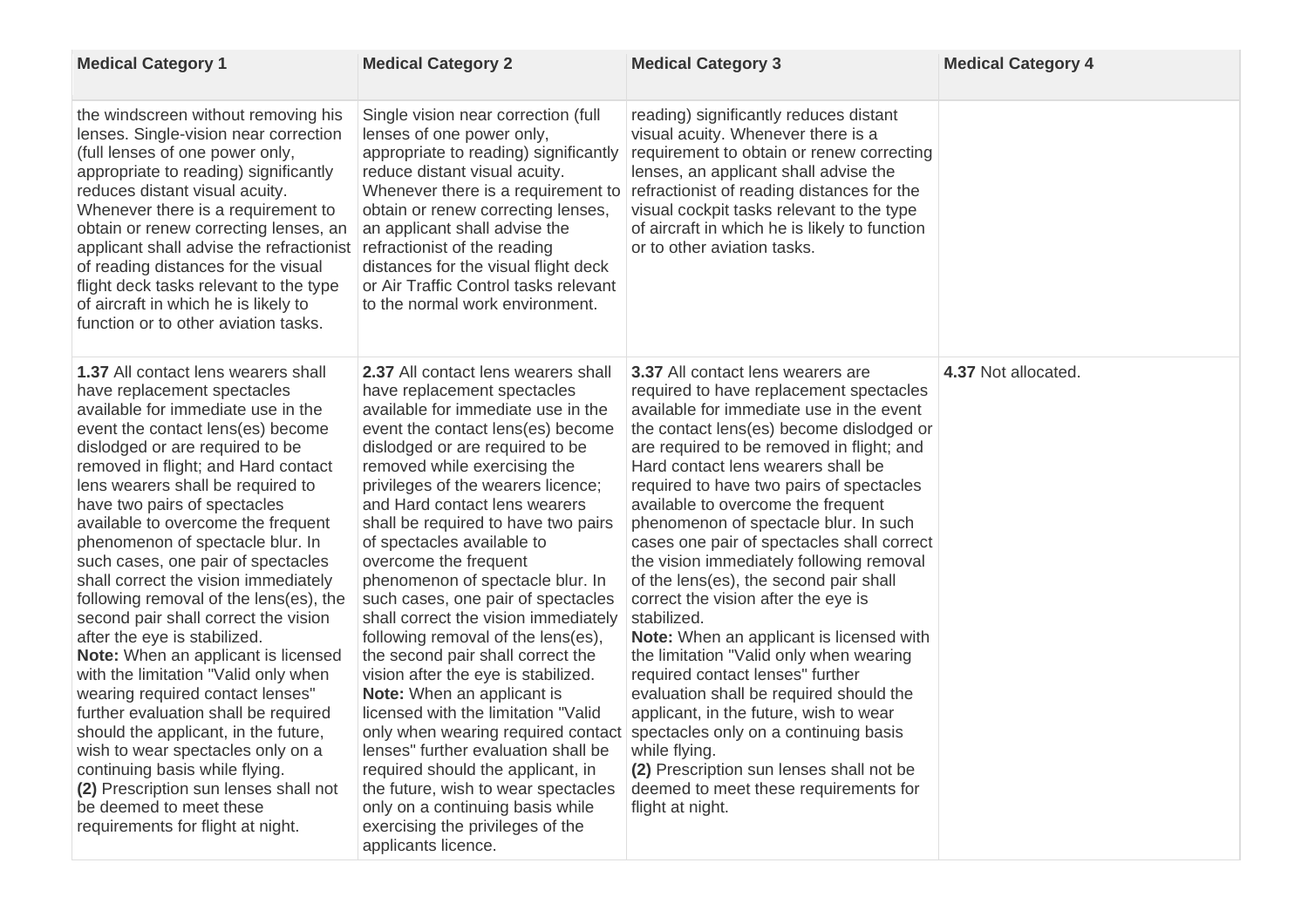| <b>Medical Category 1</b>                                                                                                                                                                                                                                                                                                                                                                                                                                                                                                                                                                                                                                     | <b>Medical Category 2</b>                                                                                                                                                                                                                                                                                                                                                                                                                                                                                                                                                                        | <b>Medical Category 3</b>                                                                                                                                                                                                                                                                                                                                                                                                                                                                                                                                                                         | <b>Medical Category 4</b> |
|---------------------------------------------------------------------------------------------------------------------------------------------------------------------------------------------------------------------------------------------------------------------------------------------------------------------------------------------------------------------------------------------------------------------------------------------------------------------------------------------------------------------------------------------------------------------------------------------------------------------------------------------------------------|--------------------------------------------------------------------------------------------------------------------------------------------------------------------------------------------------------------------------------------------------------------------------------------------------------------------------------------------------------------------------------------------------------------------------------------------------------------------------------------------------------------------------------------------------------------------------------------------------|---------------------------------------------------------------------------------------------------------------------------------------------------------------------------------------------------------------------------------------------------------------------------------------------------------------------------------------------------------------------------------------------------------------------------------------------------------------------------------------------------------------------------------------------------------------------------------------------------|---------------------------|
|                                                                                                                                                                                                                                                                                                                                                                                                                                                                                                                                                                                                                                                               | (2) Prescription sun lenses shall<br>not be deemed to meet these<br>requirements for night duties.                                                                                                                                                                                                                                                                                                                                                                                                                                                                                               |                                                                                                                                                                                                                                                                                                                                                                                                                                                                                                                                                                                                   |                           |
| <b>Ocular Muscle Balance</b>                                                                                                                                                                                                                                                                                                                                                                                                                                                                                                                                                                                                                                  |                                                                                                                                                                                                                                                                                                                                                                                                                                                                                                                                                                                                  |                                                                                                                                                                                                                                                                                                                                                                                                                                                                                                                                                                                                   |                           |
| <b>1.38</b> The applicant shall be assessed<br>with the Cover-Uncover Test, or an<br>appropriate technique to measure the<br>amount of exophoria, esophoria and<br>hyperphoria present in prism<br>diopters. The acceptable limits shall<br>be 6 diopters for exophoria and<br>esophoria, and 1 diopter for<br>hyperphoria. Note: Applicants found<br>to have ocular muscle imbalance<br>greater than the above noted shall be<br>referred to an eye specialist for<br>evaluation. Such cases shall be<br>licensed under the standards<br>provided that there is no danger of<br>developing diplopia during the course<br>of a prolonged or difficult flight. | 2.38 The applicant shall be<br>assessed with the Cover-Uncover<br>Test, or an appropriate technique<br>to measure the amount of<br>exophoria, esophoria and<br>hyperphoria present in prism<br>diopters. The acceptable limits<br>shall be 6 diopters for exophoria<br>and esophoria, and 1 diopter for<br>hyperphoria. Note: Applicants<br>found to have ocular muscle<br>imbalance greater than the above<br>noted shall be referred to an eye<br>specialist for evaluation. Such<br>cases shall be assessed fit if this<br>assessment is valid according to<br>accredited medical conclusion. | <b>3.38</b> The applicant shall be assessed<br>with the Cover-Uncover Test, or an<br>appropriate technique to measure the<br>amount of exophoria, esophoria and<br>hyperphoria present in prism diopters.<br>The acceptable limits shall be 6 diopters<br>for exophoria and esophoria,<br>and 1 diopter for<br>hyperphoria. Note: Applicants found to<br>have ocular muscle imbalance greater<br>than the above noted shall be referred to<br>an eye specialist for evaluation. Such<br>cases shall be assessed fit if this<br>assessment is valid according to<br>accredited medical conclusion. | 4.38 Not allocated.       |
| <b>Colour Perception Requirement</b>                                                                                                                                                                                                                                                                                                                                                                                                                                                                                                                                                                                                                          |                                                                                                                                                                                                                                                                                                                                                                                                                                                                                                                                                                                                  |                                                                                                                                                                                                                                                                                                                                                                                                                                                                                                                                                                                                   |                           |
| <b>1.39</b> The candidate shall be required 2.39 The candidate shall be<br>to demonstrate his ability to perceive<br>readily those colours the perception<br>of which is necessary for the safe<br>performance of his duties. For this<br>requirement, one of the following<br>colour test plates and score shall be<br>used. See the following "Table for<br><b>Colour Perception Requirement 1.39"</b><br>for requirements.                                                                                                                                                                                                                                 | required to demonstrate his ability<br>to perceive readily those colours<br>the perception of which is<br>necessary for the safe performance<br>of his duties. For this requirement,<br>one of the following colour test<br>plates and score shall be used.<br>See the following "Table for Colour<br>Perception Requirement 2.39" for<br>requirements.                                                                                                                                                                                                                                          | <b>3.39</b> The candidate shall be required to<br>demonstrate his ability to perceive readily<br>those colours the perception of which is<br>necessary for the safe performance of<br>his duties. For this requirement, one of<br>the following colour test plates and score<br>shall be used. See the following "Table<br>for Colour Perception Requirement 3.39"<br>for requirements.                                                                                                                                                                                                           | 4.39 Not allocated.       |